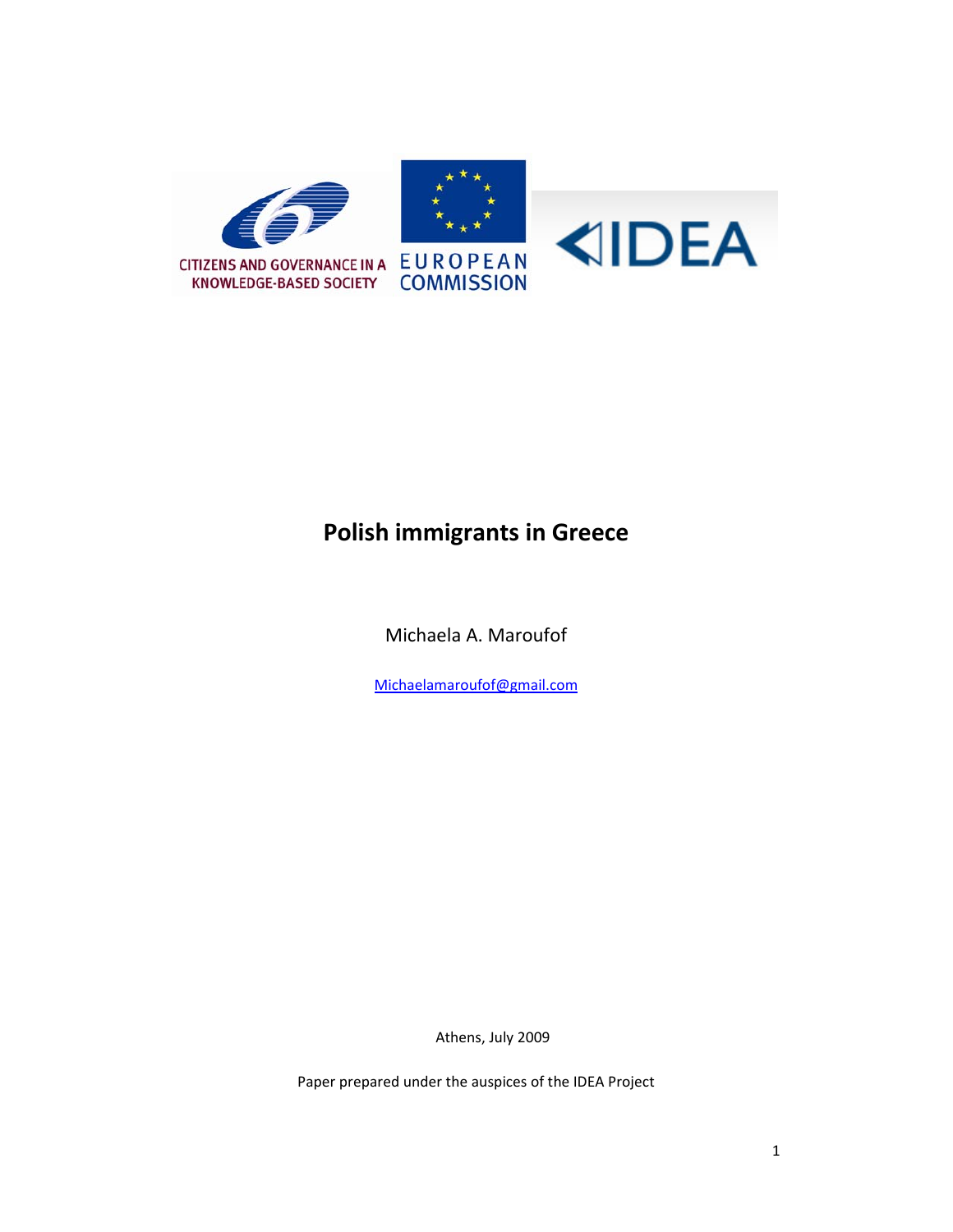# **Table of Contents**

# **1. Introduction**

- **2. The phases of migration from Poland to Greece**
- **3. Demographic Data**

**Chart 3.1: Estimate of the Polish Population based on the Census of 2001 and the data of the Labor Force Survey Chart 3.2: Regular (or semi‐regular) Polish population in Greece by gender and censuses data (1980‐2006)** 

**Chart 3.3: Age distribution of Polish citizens**

**Table 3.4: Reasons for settlement in Greece**

**4. Labor market** 

**4.1 Educational level** 

**Chart 4.1: Educational level (in percentages)** 

**4.2 Employment fields** 

**Table 4.2: Polish citizens insured by IKA (from 2004 to 2008)**

- **4.3 Entrepreneurship**
- **5. The Polish community**
- **6. Poland's insertion in the European Union**
- **7. Poles in Greece and the host society**
- **8. Conclusion**

**Bibliography**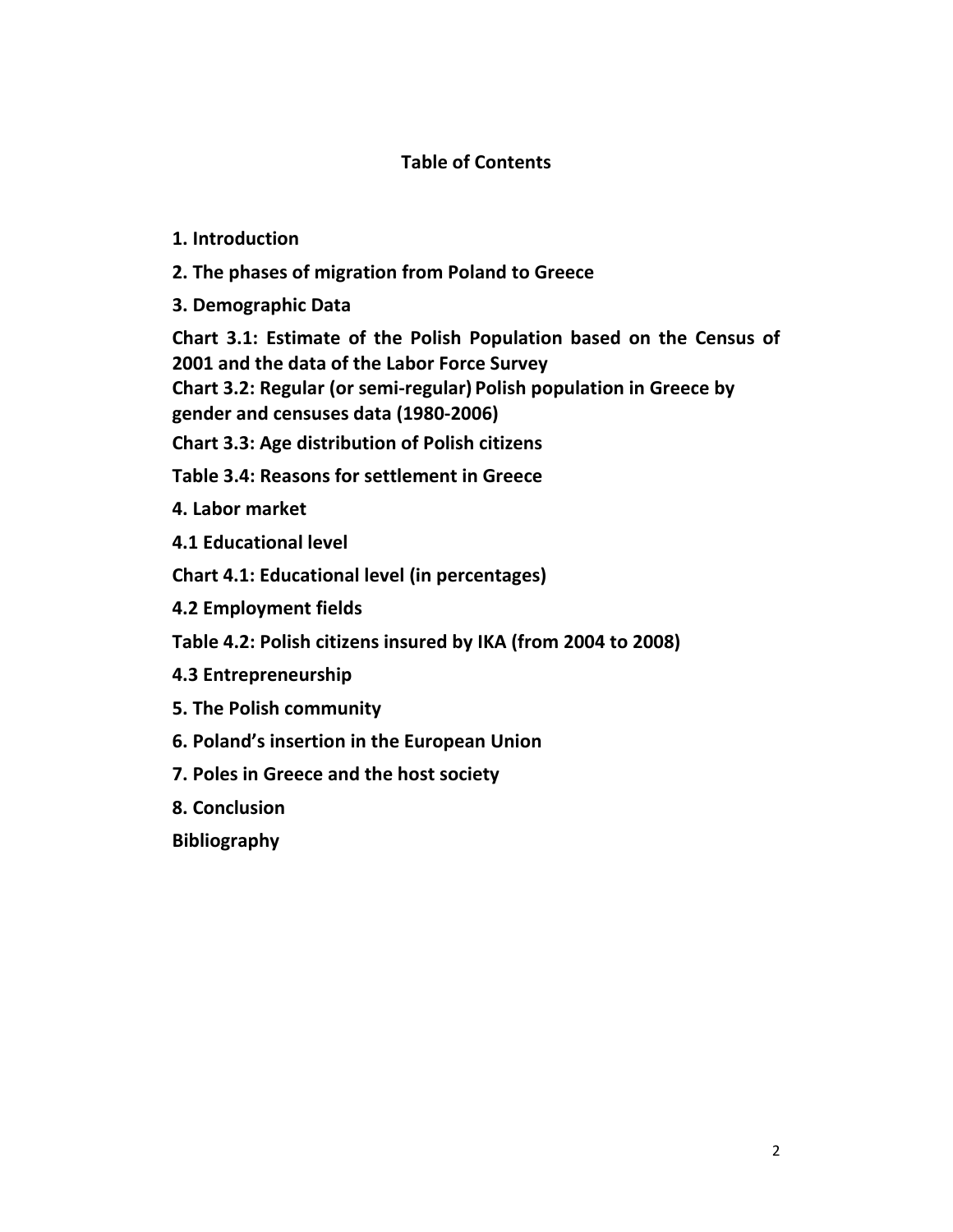#### **1. Introduction**

According to the international bibliography, Poland has been one of the Central and Eastern European areas with the largest migratory outflows for over a century. Of course Greece has never been one of the main destinations for Polish immigrants, however, Polish immigrants are among the ten largest immigrant groups, in terms of population size, residing in the country. In addition, the Polish community is one of the oldest and, according to many, one of the best organized<sup>1</sup> migratory groups in Greece. In fact, the Poles are the only migrant group from a former socialist country that had a pre 1989 presence in Greece, despite the geographical distance between Poland and Greece and the lack of prior historical, cultural, religious, economic ties, or ties of any other type between the two countries.

Moreover, despite the fact that employment of women in privet households is quite widespread in Greece, Polish migration to Greece appears not to be 'gendered', or at least, appears not to be as 'gendered' as Polish migration to other countries such as Italy<sup>2</sup>.

Furthermore, the motivation for migrating for the Polish economic migrants are more related to the desire for improving their living and working conditions and less to unemployment or high cost of living in relation to wages.

Finally, the case of Polish migrants to Greece becomes interesting for another reason; the fact that Poland is the first country that became a member of the European Union while already preserving a sizable immigrant population in Greece. In fact Polish immigrants can now work freely in the Country since the transient period, in which they sustained restrictions, has already expired.

In this chapter, a review of Polish immigration to Greece from the 1980s until today will be attempted, with the use of different sources, both quantitative, such as data from the National Statistical Service of Greece, the Ministry of Interior Affairs and the Social Insurance Institute, and qualitative, such as interviews with Polish immigrants, as well as representatives of associations or other organizations. Special attention will be given to the changes that occurred after (and because of) Poland's insertion to the European Union in 2004, not only on the legal sphere but also on the professional, the social and the economical one.

#### **2. The phases of migration from Poland to Greece**

Polish migration to Greece, and elsewhere, can be considered as typical post‐ communist migration, especially with regards to its motives; Polish emigrants left their country looking for higher wages, and later on, due to the high unemployment

<sup>&</sup>lt;sup>1</sup> For instance, see Lazaridis & Romaniszyn 1998<br><sup>2</sup> See Cyrus (2006: 41)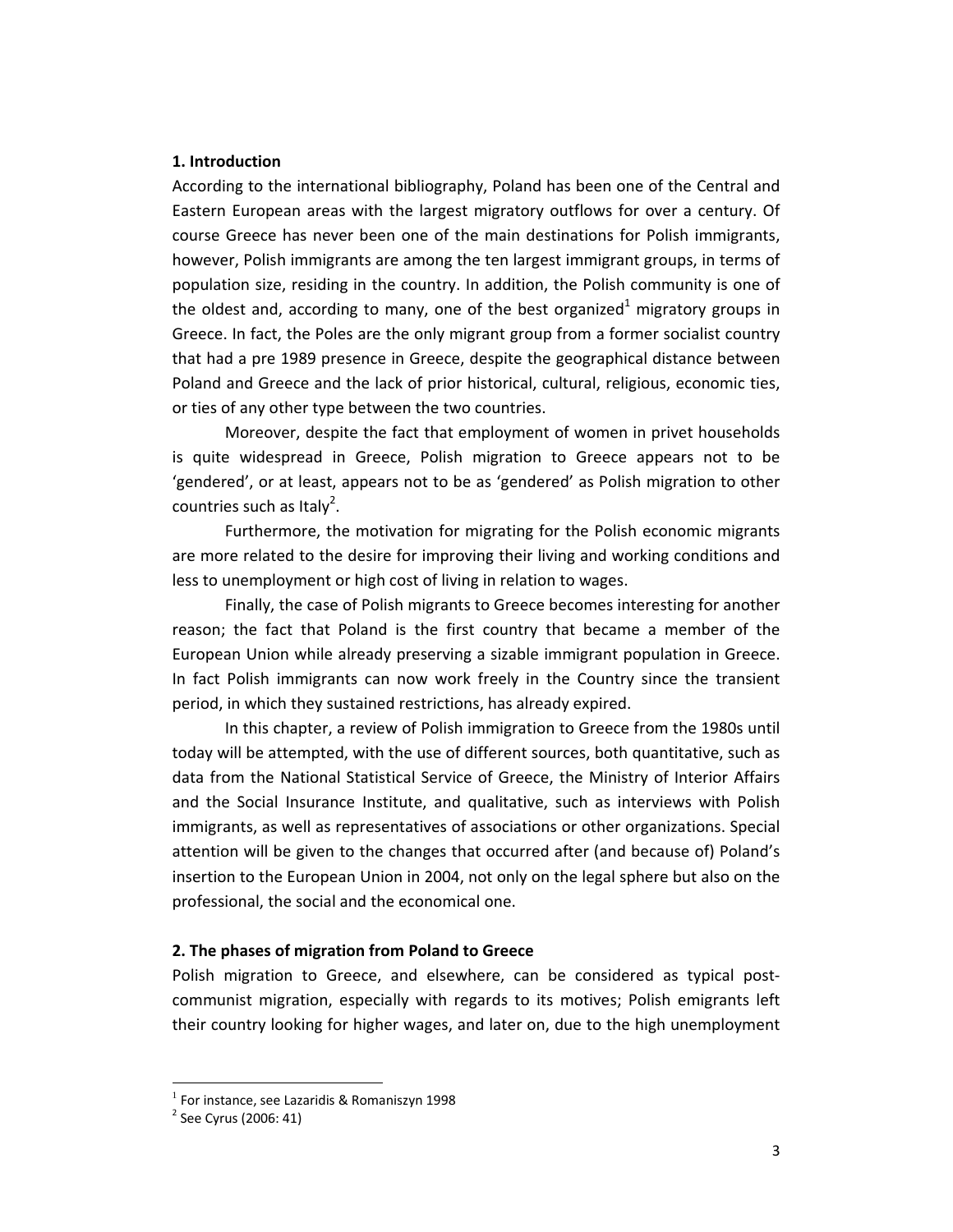rates<sup>3</sup>, while discovering the world beyond their country's borders was also part of their motivation. With regards to the "pull factors" of migration from Poland to Greece, it was the demand for cheap labor in the informal labor market that played a key part given the restrictive migration policies throughout Western Europe. (see Romaniszyn, 1996: 321 & 1999: 123‐125 and Castles, S. & Miller, 2003: 10)

What separates Polish migration to Greece from migrations from other postsocialist countries is that it started much earlier; due to a number of *structural*, *conjunctural* and *nation‐specific* factors Poland was the first East European socialist country in which a mass labor movement, 'Solidarity', risen countered with the implementation of martial law in 1981 (Nørgaard & Sampson, 1984). The crises lead to a wave of refugees who were followed by economic migrants during the 1980's .

The phases of migration from Poland to Greece are related to factors linked to the circumstances in Poland and their impact on the migratory flows from Poland as well as Greece's migratory policies.

We could roughly characterize the 1980s as the first phase of migratory inflows from Poland to Greece. In particular, after the imposition of martial law in Poland, in December 1981, many Polish resorted to Greece, ether in order to seek asylum, or in order to request on interview in the United States embassy, in Athens, in order to apply for a visa given that the waiting period for this procedure was clearly shorter in Greece than in Poland (Interview 7) $^4$ . Between 1980 and 1990 almost 9.000 Polish citizens applied for asylum in Greece, with a pick during the years 1987 and 1988 (Migration Policy Institute)<sup>5</sup>.

The initial political refugees, in their greatest part, did not constitute a part of the permanent Polish migratory population in Greece, but they were followed by people who were not politically active but were tempted by the prospects of better financial opportunities and in that aspect they set the path for migration from Poland to Greece (Triandafyllidou & Gropas, 2006: 14‐15 & Romaniszyn, 1996: 323). In addition, during the period of their stay in Greece, they managed to create the infrastructure for the economic migrants that followed.<sup>6</sup> Therefore, generally speaking, the reasons that pushed a sizable number of Polish citizens to migrate to Greece, during that period, despite the restrictions of movement imposed by the Communist regime, where not only political but also economical ones (Triandafyllidou, 2006: 4).

One could wonder why a sizable number of Polish citizens decided to seek refuge in Greece, a country that is not close to Poland geographically and at the

<sup>&</sup>lt;sup>3</sup> See Okólski (1994:59) in Lazaridis & Romaniszyn (1998: 11)<br><sup>4</sup> See also Romaniszyn, 1996: 323<br><sup>5</sup> The data on asylum seekers are available from the Migration Policy institute website:

http://www.migrationinformation.org/datahub/countrydata/data.cfm (last visited on 7/10/2008)<br><sup>6</sup> For instance, see Interview 7.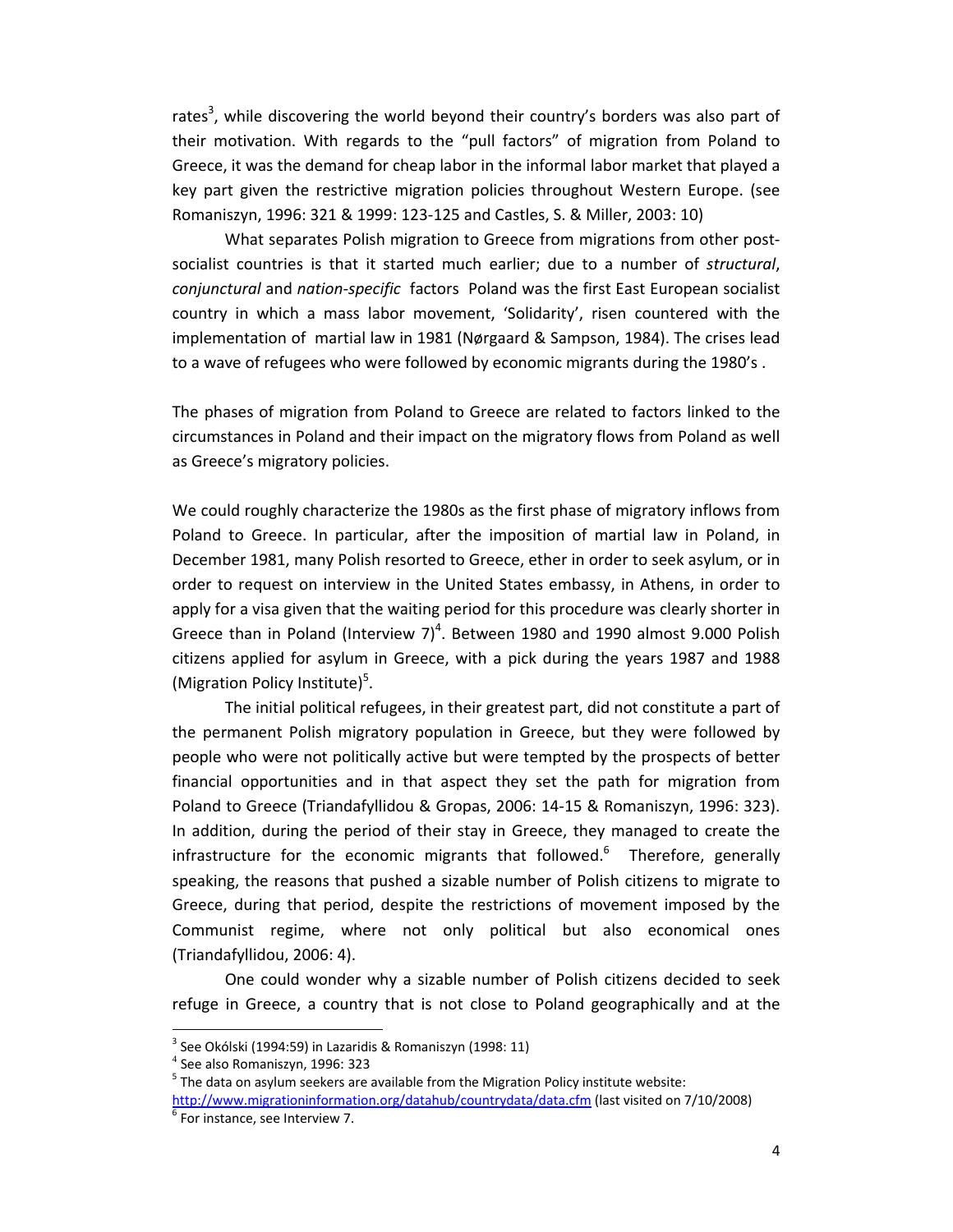same time does not share any prior historical, cultural, religious, economic ties, or ties of any other type with. In other words, what is unclear is what do drew the first Polish immigrants to Greece? Who set the path for others to follow? Cyrus (2006: 35) suggested a simple answer:

"*Many Polish migrants who accidently stayed abroad until that time<sup>7</sup> as tourists in Germany, Austria, Italy, Greece or France decided not to return. The decision to stay was facilitated by the generous immigration policies of the host countries which accepted the so‐called solidarity refugees. As the Western countries followed the policy that no citizen from a socialist country will be expelled, Polish citizens were tolerated and allowed to claim social benefits.*" (Cyrus, 2006: 35)

The second phase begins with the collapse of the Communist regime in Poland, after which the Polish citizens were free to exit their country. The beginning of this period almost coincided to the first Greek migratory law that was voted in 1991 and is known for its harshness given that in focused mostly to stricter control both in the borders and within the country, while making legal entrance and settlement of foreigners with the purpose of working in Greece nearly impossible. For Greece, this period is characterized by irregular migration, simply due to the fact that legal labor migration was not an option; there was no legal framework to sustain it.

As it was put by Krystyna Romaniszyn (1996): "*In the 1980's …Polish emigration to Greece was illegal by Polish law, whereas the present economic migration is illegal by Greek law*". Yet, even during that period, Polish immigrants in Greece appeared to be doing much better than immigrants of other nationalities; in their comparative analysis on Polish and Albanian undocumented workers in Greece in the 1990's Gabriella Lazaridis and Krystyna Romaniszyn (1998) point out that Polish immigrants were in a better condition with regards to clothing and housing, most likely due to the fact that they earned higher wages as well as the fact that they send less remittances back to Poland. In addition, Poles seemed to have formed an '*invisible community*' which entailed several institutions able to satisfy several needs (Lazaridis & Romaniszyn 1998: 6).

During the third phase, to some degree, the situation becomes better for the Poles of Greece. Since 1995 Polish citizens no longer needed a Visa in order to visit Greece for a period shorter than three months. The entrance to the country was greatly facilitated given that in several cases the waiting period for a tourist Visa could be very long.<sup>8</sup> In addition, some Polish chose to travel to Poland every three months and in this way they avoided the danger of being arrested or deported: *"…we did like this with the people who worked inside, ones every three months we would travel Poland in order to have, let's say, the trimester…"* (Interview 10). Nevertheless, we can easily assume that not all Polish workers had the economic capacity or the time

 $^7$  The imposition of martial law in 1981.<br>  $^8$  The waiting period could be up to one year (Interview 10).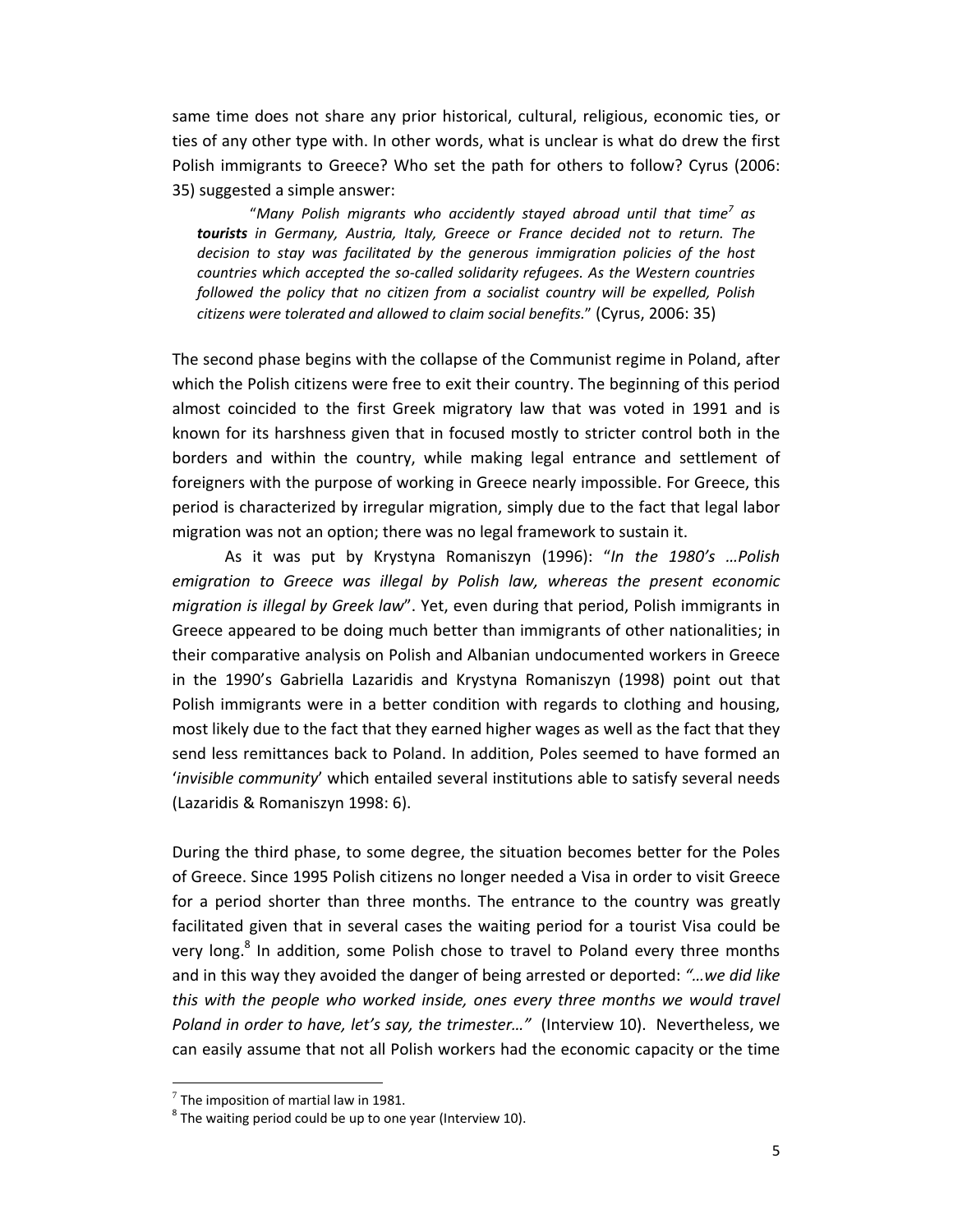to travel back and forth once every three months, which means that not everyone escaped the danger of being arrested and/or deported. In addition, even those who were able to do this continued to be employed in an irregular manner, without any insurance rights.

The fourth phase is connected to the regularization programs which, from 1998, when the first one took place, and onwards certainly improved the conditions for the Polish immigrants in Greece, as for any other ethnic group. However, the regularization programs didn't provide a substantial solution to the problems related to the residence permit. Nevertheless, more than 8.500 Poles acquired a residence permit through the first regularization program.

The last phase, from 2004 until today, is defined by Poland's insertion to the European Union. Practical matters concerning residence permits and the Poles' free access to the labor market are now solved, especially since the transient period, in which Poles sustained certain restrictions with regards to employment expired. Yet, a rather large percentage of Poles continues to be employed informally, judging by the relatively low rates of registration with the Greek authorities.

Polish immigrants, as other immigrant groups, used various tactics corresponding to the different phases of their migration to Greece in order to either legalize their status or avoid police restrictions. As described above, during the first phase the economic migrants who followed the Solidarity refugees came to Greece as false tourists, in order to be able to travel outside Poland and then stayed in the country as false refugees. During the second phase of migration from Poland to Greece, in the beginning of the 1990's, Greece's migration Policy was so restrictive that there were not any tactics to avoid police restrictions or to legalize their status but during the third phase one of the common practices was to return to Poland every three months just to have their passport stamped, which would allow them to pose as tourists and avoid police restrictions, assuming that they had the time and money necessary for such journeys.

With the introduction of regularization programs in 1998, those who could, made an effort to legalize their status, not only to avoid the threat of apprehension but also to be able to work legally. Finally, Poland's insertion to the EU may not have had yet the expected effect, given that the number of Poles that have registered with the Greek authorities is rather small and it is estimated that a considerable number of Poles continues to be employed in the informal labor market.

#### **3. Demographic data**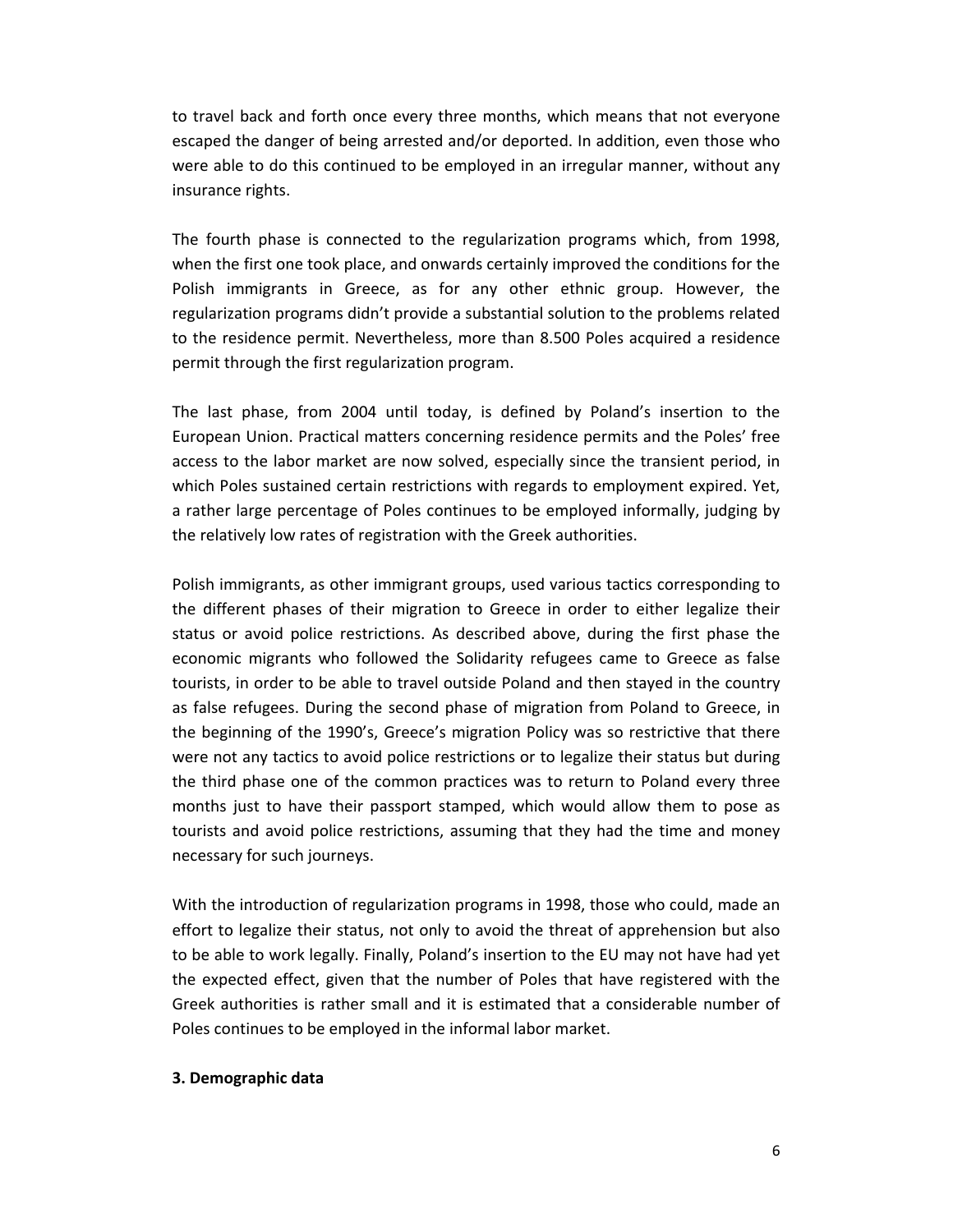The demographic figures in this chapter are mostly based on data provided by the National Statistical Service of Greece and the statistics department of Greece's largest insurance organization, IKA.

The data that are considered to be most valid are those of the population census but given that the last census took place in 2001 there was clearly a need for more recent data. The most recent data available are those of the Labour Force Survey (LFS). The LFS clearly has certain disadvantages and it usually tends to underestimate migratory populations<sup>9</sup>. Interestingly enough, the data of the LFS of the second quarter of 2001 almost agree with the data of the census of the same year. Most likely this is related to the fact that the living conditions of the Polish immigrants are relatively high.

According to data from the census of the National Statistical Service of Greece for 2001, almost 13,000 Polish citizens resided in Greece at the time and their vast majority (80%) concentrated in Attica. According to the same census, another area with a relatively high concentration of Poles is the Peloponnese (6.3%), followed by Central Macedonia (2.78%), Southern Aegean (2.73%) and Crete (2.07%). Yet, data provided to us by IKA show that in June 2008 the majority (60%) of Poles registered with the specific insurance organization resided in Attica, followed by 11% residing in Southern Aegean.

Immigrant inflow from Poland was at its peak in the early 1990's due to the rapid unemployment increase in Poland between 1990 and 1992 (Okolski, 1994: 59 in Lazaridis & Romaniszyn 1998: 11). Estimates on the number of Poles residing in Greece during that period range from 30,000 to 100,000 (Lazaridid & Romaniszyn 1998: 12). The Greek ambassador in Poland, in 2003, estimated that the number of Polish citizens residing in Greece at the time reached 40 to 50,000 persons (Triandafyllidou & Gropas, 2006: 15), however, based on the estimates of an active member of the Polish community of Greece, the number of Poles residing in the country is reduced year by year, from 60,000 persons in 1992 today it has dropped to 15,000 (Interview 9), this estimate, however, appears to be quite modest. Based on the data of the Labor Force Survey conducted by the Greek Statistical Service the number of Poles increased by 67% between 2001 and 2008 and we can therefore estimate that the current number of Poles residing in Greece is over 20,000. Yet, from 2005 to 2008 the number of Poles residing in Greece appears to be virtually stable, however, there appears to be a slight decrease in the active population (between 15 and 65 years of age) and a corresponding increase in children (under 14) and elderly persons (over 65).

<sup>&</sup>lt;sup>9</sup> This is most likely related to the living conditions of certain immigrant groups; given that the LFS's sample is not a number of people but a number of residences, people who reside in places that could not be described as residences are absent from the sample.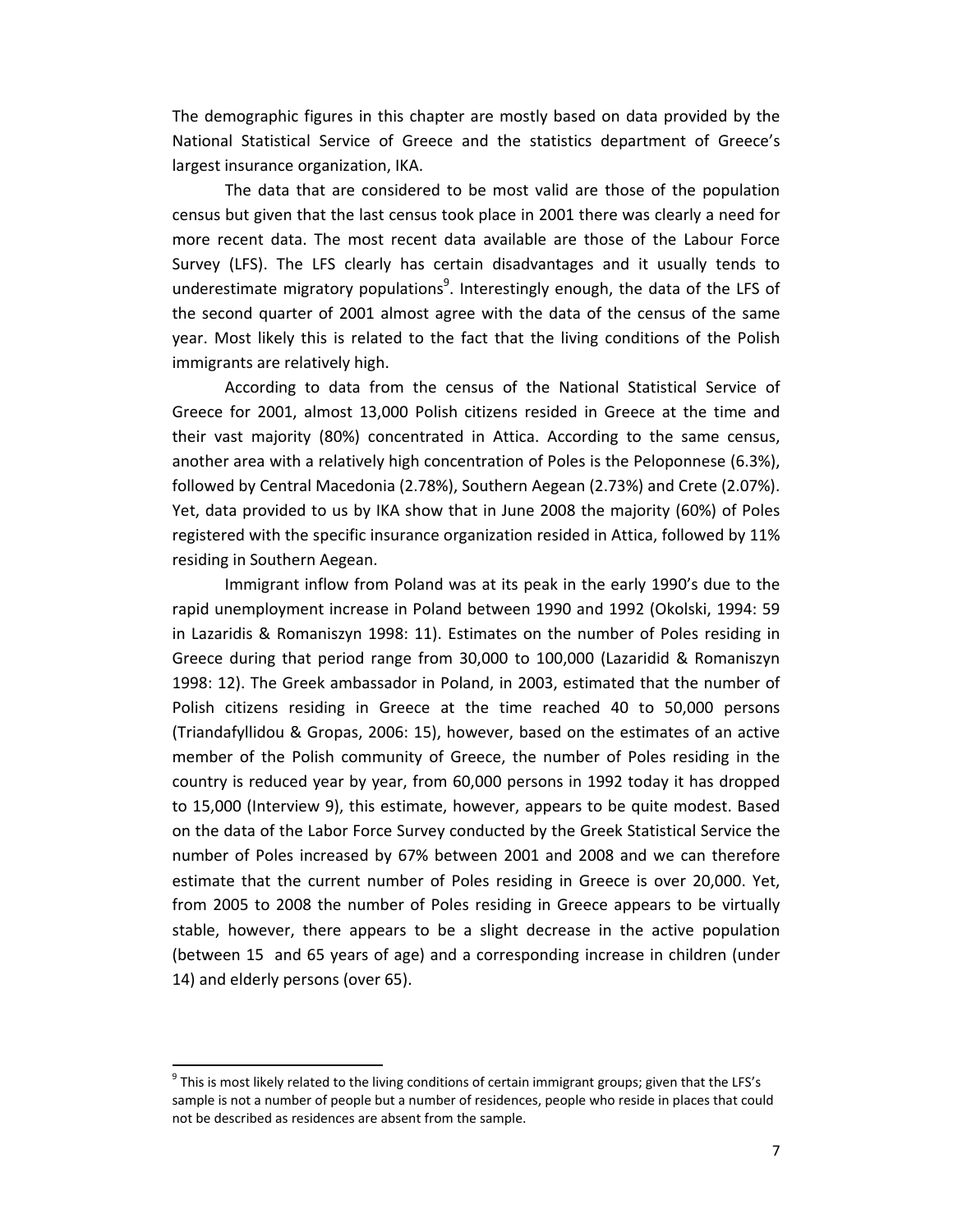

**Chart 3.1: Estimate of the Polish Population based on the Census of 2001 and the data of the Labor Force Survey**

*Source: National Statistical Service of Greece: Census 2001 and Labor force Survey 2001, 2005 & 2008 (2nd Trimester)* 

The chart 3.1.2, does not contain valid numerical data with regards to the population of Poles in Greece, it contains data on the Polish population residing legally (or 'semi‐ legaly<sup>'9</sup>) in Greece and it can provide some interesting insights regarding the fluctuations of the Polish population and its legal status. So, according to these data between 1987 and 1989 the number of Poles who reside in Greece and did maintain some type of contact with the Greek civil services doubles (from 3,200 to 6,600) while, between 1988 and 1989 their number doubles again (from 6,600 to 13,000) and the pick year was 1990. Since 1991 the number of Poles residing in the country legally or had started some process that could lead them to legality started diminishing. This is obviously not related to a reduction of the actual Polish population of Greece, it is rather connected to Greece's strict migration law, voted in 1991, that made legal residence in the country with the purpose of working nearly impossible, and of course the fact that Poles were no longer in position to seek asylum. Unfortunately, the gap that exist in the data, between January of 1998 and January 2004, does not allow us to see the effect of the regularization programs since the first regularization program took place after January of 1998 and in January 2004 Poland was a member of the European Union. Based on data provided by the Ministry of Interior Affairs, the Polish citizens who resided in Greece holding a valid residence permit in April 2008 were less than 8.000.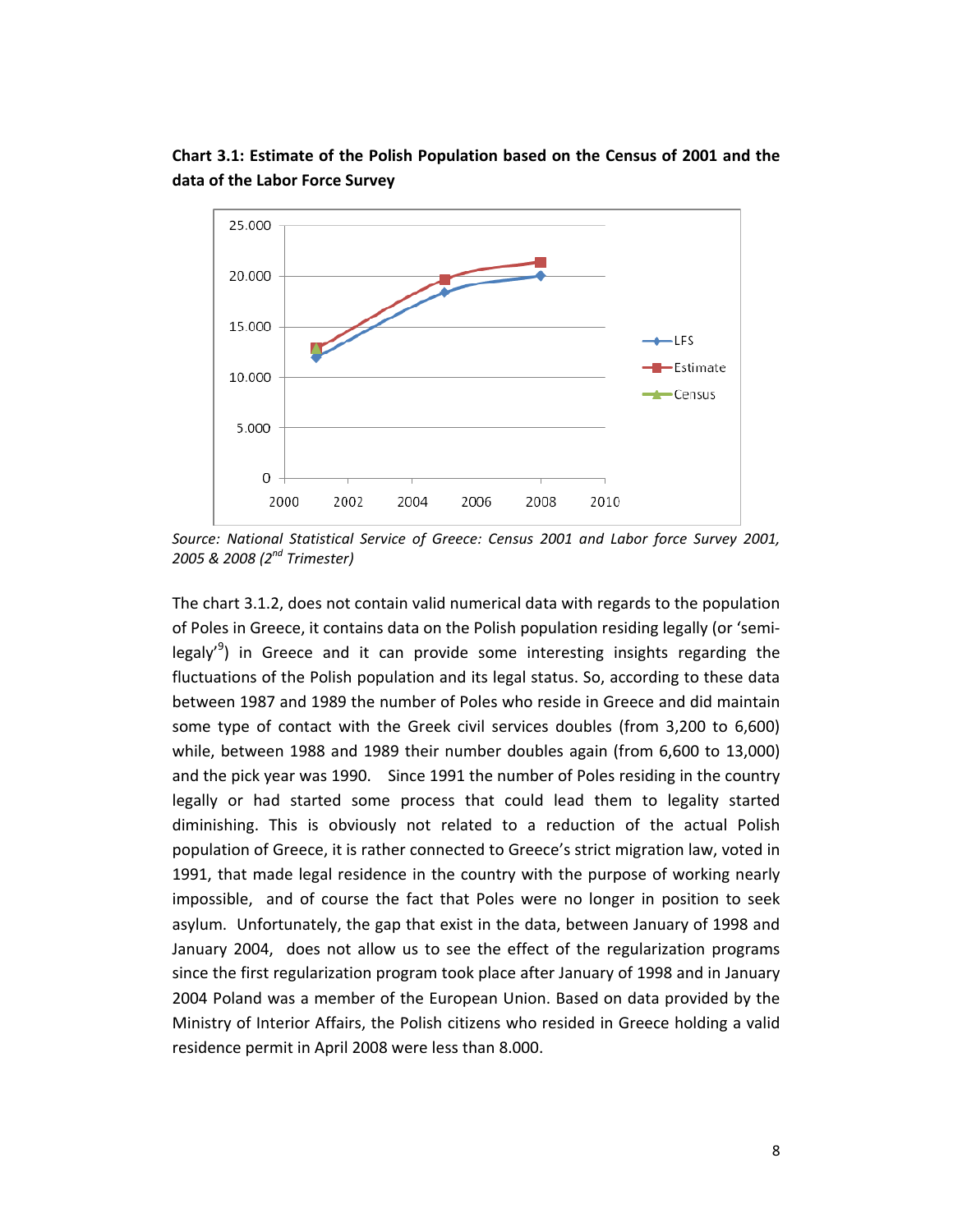

**Chart 3.2: Regular (or semi‐regular) <sup>10</sup> Polish population in Greece by gender and censuses data (1980‐2006)**

*Source: National Statistical Service of Greece: Censuses for 1991 and 2001 and data collected from the Ministry of Interior Affairs and the Ministry of Public Order.<sup>11</sup>* 

It doesn't come as a surprise that according to the data of the census of 2001 the majority of Poles in Greece belonged to the most productive age groups (20 to 50 years of age). According to the same census, the majority of Polish citizens in Greece at the time were women.<sup>12</sup> However, migration from Poland to Greece cannot be described as 'gendered'. Polish immigrants have responded to Greece's need for both domestic workers and construction workers. According to the data of the labor force survey of the National Statistical Service of Greece for the second trimester of 2008, 55% of the Poles residing in Greece at the time were men.

 $^{10}$  The Data of the Ministry of Public Order, from 1980 to 1997 included numbers of both regulars and irregular migrants by nationality and gender. After a telephone discussion with the National Statistical Service of Greece we found out that the number of irregular immigrants does not refer to the number of persons arrested, deported or found without documents during a random identity control but to the number of those who did maintain some type of contact with the Greek administration (for instance they applied for a residence permit and their application was rejected or they had not renewed their residence permit at the time but they still remained in the country).<br><sup>11</sup> These are the data of the stay permits (or, as it was mentioned earlier, the data on the persons who

did maintain some type of contact to the Greek administration) on the  $1<sup>st</sup>$  of January of every year. From 1980 to 1998 the Ministry of Public Order had the responsibility to provide these data to the National Statistical Services. For the years after that the responsibility passed to the Ministry of Interior Affairs. As I understood by having telephone discussions with both ministries, the gap between 1999 and 2003 was due to the fact that for that period it was not clear which ministry was responsible for this task.<br><sup>12</sup> The percentage of women was 54% and the one of men was 46%.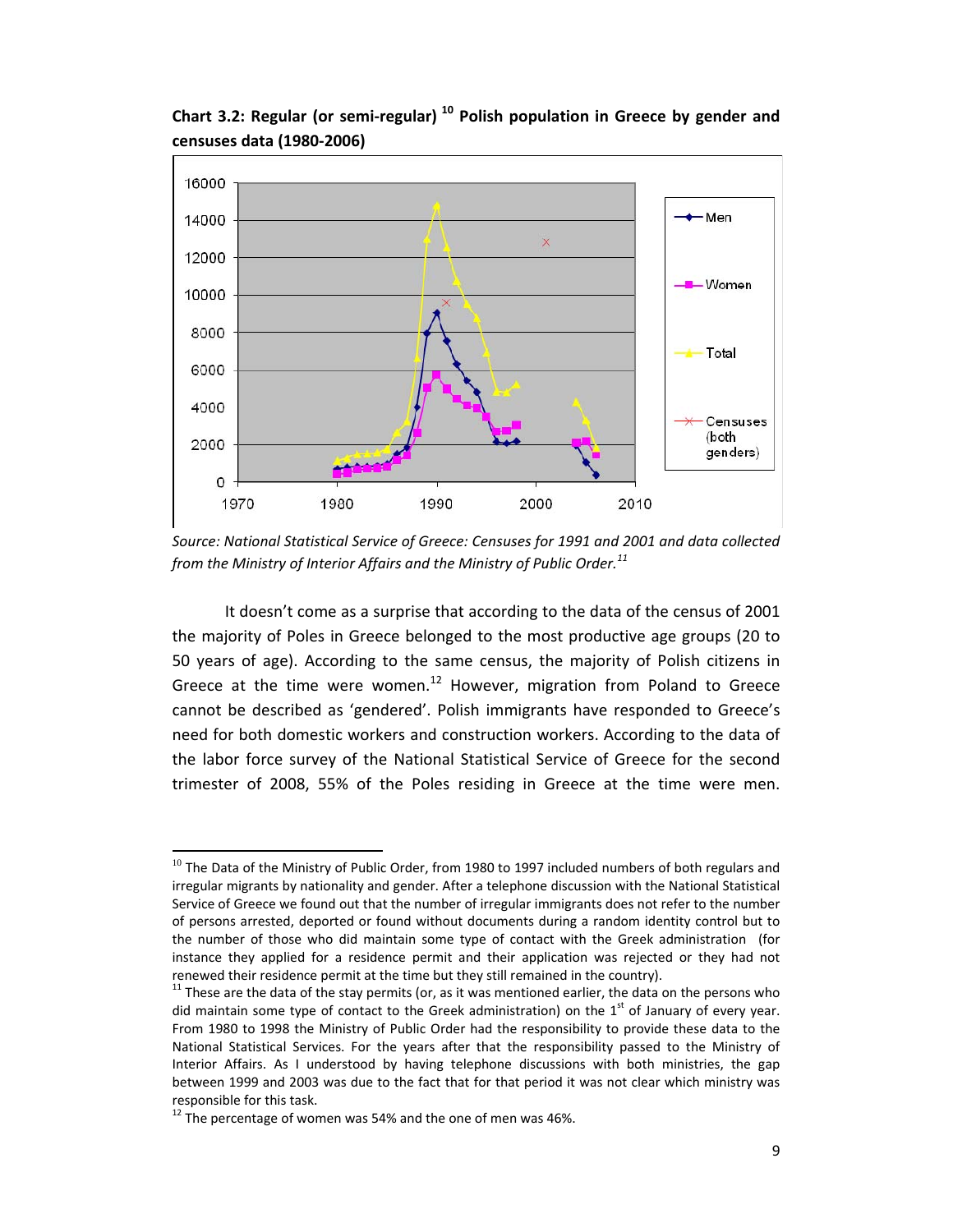However, the data of the last census, conducted in 2001, show a higher percentage of women than that of men (54% to 46%).



**Chart 3.3: Age distribution of Polish citizens** 

*Source: National Statistical Service, Labor Force Survey 2001, 2005, 2008, trimester B'* 

Data of the National Statistical Service of Greece concerning births between 2004 and 2006 show that more than a thousand children who had at least one Polish parent were born in the country during that short period of time. These data also offer some interesting information on "mixed marriages", which seem to be more frequent among Polish women than Polish men; the parents of 36% of the children were both Poles, 32% had Polish mothers and Greek fathers while only 7% of the children had a Polish father and a Greek mother.

Based on the age and gender distribution of the Polish population in Greece we can clearly see that Polish migration to Greece can easily be described as family migration. In fact the fertility rate of Greece's Polish population appears to be much higher than that of the country's total population given that almost 29% of the Poles residing in the country, based on the LFS of the  $2^{nd}$  quarter of 2008, were 14 years old or younger while the corresponding percentage for the country's total population was about 14%.

Based on the data of the 2001 census, the main reason for Poles' settlement in Greece was seeking employment, followed by asylum seeking and family reunification, as shown on Table 3.3. The last twenty asylum claims by Polish citizens in Greece were filed in 1990 (Migration Policy Institute)<sup>13</sup>.

 $13$  The data on the asylum claims are available through the website of the Migration Policy Institute: http://www.migrationinformation.org/datahub/countrydata/data.cfm (last visited on 7/10/2008).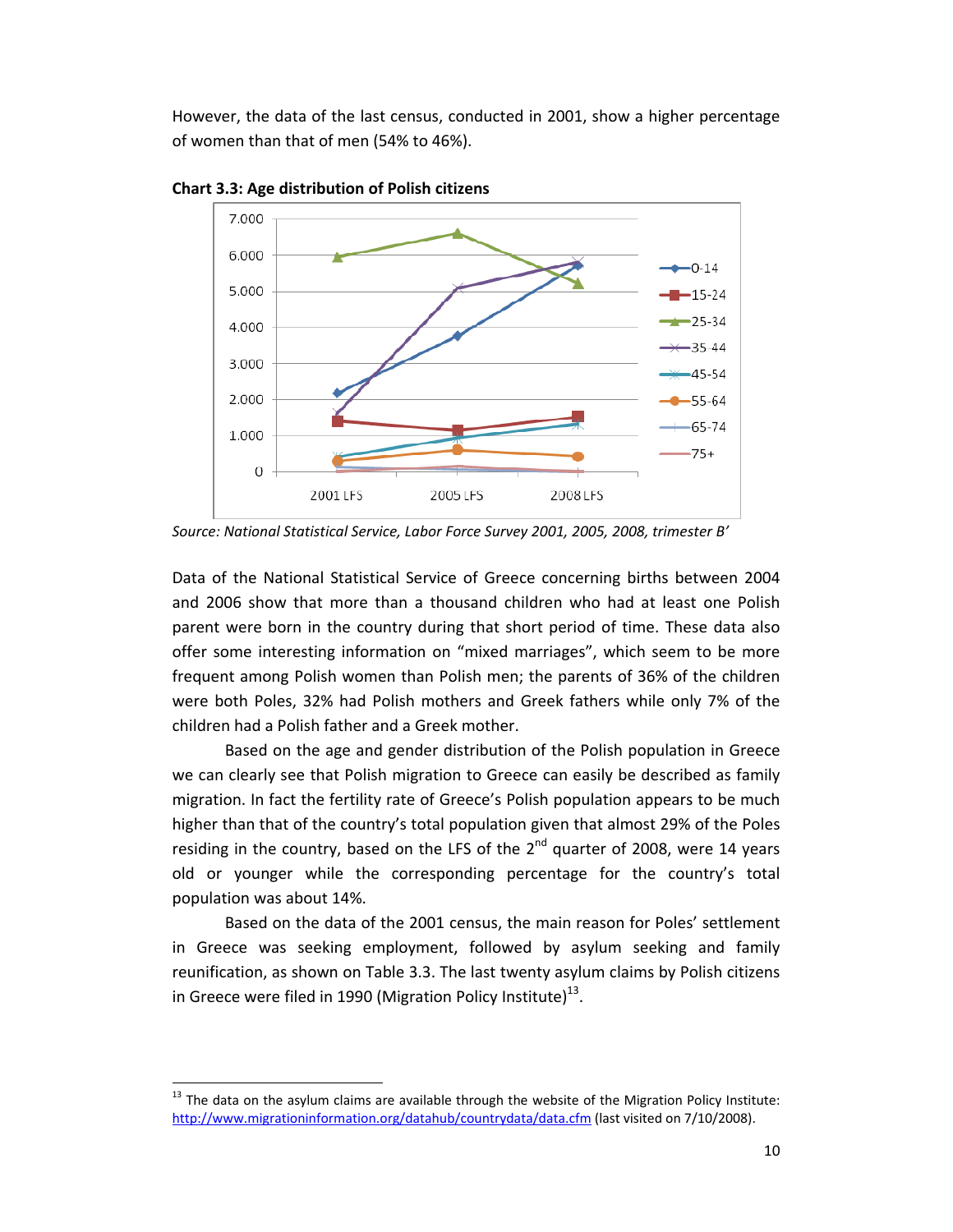|       | Totai  | Work  | Repatriation | Family<br>reunification | <b>Studies</b> | Seeking<br>Asvlum | Refugee | Other |
|-------|--------|-------|--------------|-------------------------|----------------|-------------------|---------|-------|
| Total | 12.831 | 7.937 | 251          | 1.304                   | 125            | 1.776             | 129     | 1.309 |
| Men   | 5.876  | 3.748 | 109          | 569                     | 53             | 673               | 59      | 665   |
| Women | 6.955  | 4.189 | 142          | 735                     | 72             | 1.103             | 70      | 644   |

**Table 3.4: Reasons for settlement in Greece** 

*Source: National Statistical Service of Greece, Census 2001*

According to a recent study by KETHI (2007) on female migration in Greece, women from Poland, when asked about their reasons for migrating to Greece invoked in equal percentages  $(29.4)^{14}$  the law wages and the difficulty in finding employment in their home country, family reunification as well as personal or family reasons, while 35,3% answered that they wanted to experience something new.

All of the Poles that we have encountered during our fieldwork were either employed before migrating to Greece, or had just finished their studies and did not search for employment back in Poland. Some decided to migrate, urged and facilitated by friends or family members who came to Greece before them, in order to raise an amount of money that would allow them to ameliorate their living conditions, others came as tourists, visiting friends and decided to stay. None of our interviewees came to Greece in order to escape sheer poverty, they came pursuing either some new experience or an improvement of their living standards.

#### **4. Labor market**

In most cases, Polish workers in Greece have a relatively high level of specialization and education and the fields in which they are occupied more often are two and correspond to the workers gender. Men are mostly occupied in constructions and women in domestic work (Lazaridis & Romaniszyn, 1998: 12). It is also important to note that, according to the LFS of the  $2^{nd}$  quarter of 2008, the Polish citizens in Greece over the age of 15 have a lower unemployment rate than the country's total population (2% and 4% correspondingly)

## **4.1 Educational level**

According to the data of the Labor Force Survey for the  $2^{nd}$  quarter of 2008, the educational level of the Polish immigrants residing in Greece appears to be higher, not only than that of the country's total foreign population, but also than the country's general population. As it can be seen in the Chart 4.1, 86% of the Poles who reside in the country are graduates of secondary education, or higher while the corresponding percentage for the country's total population is 66%.

 $14$  Multiple answers to the same question were acceptable.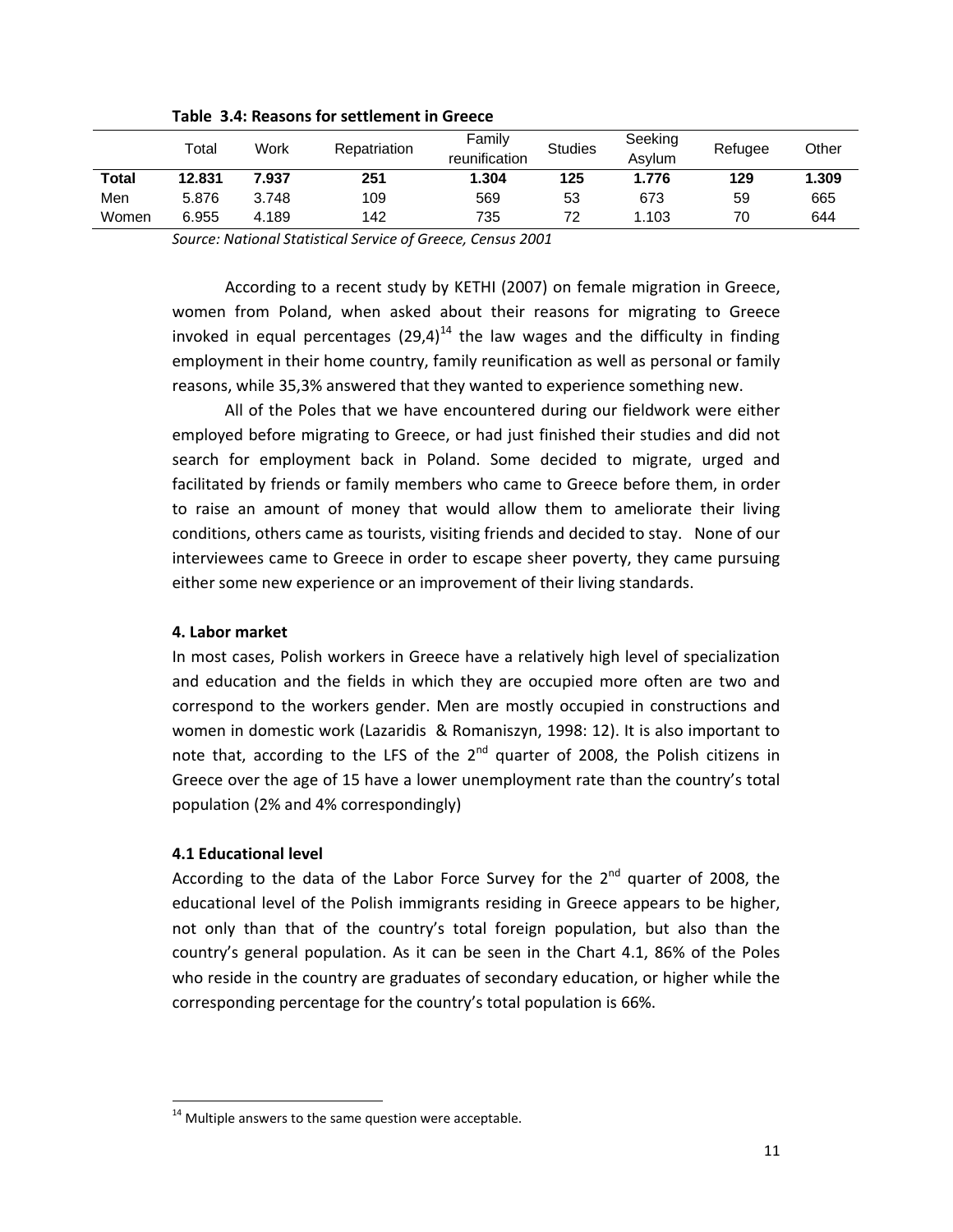**Chart 4.1: Educational level (in percentages)** 



*National Statistical Service of Greece, Labor Force Survey 2008, 2nd Trimester*

# **4.2 Employment fields**

According to the data of the 2001 census, almost 60% of the Poles who settled in Greece came with the purpose of seeking employment. The main fields in which the Poles are occupied are the constructions sector as well as the domestic sector.

In June 2008 about 5,000 Poles were insured by IKA, mostly as untrained workers (34.82%) and employed in services (33.78%), and their wages were lower than those of Greeks by 30% in common businesses.<sup>15</sup>

| Year  | Insured in Common |      |       |       | Insured in Constructions |      |       |          | <b>Total Insured</b> |      |
|-------|-------------------|------|-------|-------|--------------------------|------|-------|----------|----------------------|------|
|       | businesses        |      |       |       |                          |      |       |          | Population           |      |
|       | <b>Total</b>      | %    | Men   | Women | <b>Total</b>             | %    | Men   | Women    | <b>Both</b>          | %    |
|       |                   |      |       |       |                          |      |       |          | <b>Genders</b>       |      |
| April | 2,182             | 0.14 | 995   | 1,187 | 1,114                    | 0.60 | 1,094 | 20       | 3,296                | 0.19 |
| 2004  |                   |      |       |       |                          |      |       |          |                      |      |
| April | 2,943             | 0.18 | 2922  | 21    | 38                       | 0.02 | 38    | $\Omega$ | 2,981                | 0.17 |
| 2005  |                   |      |       |       |                          |      |       |          |                      |      |
| April | 2,134             | 0.13 | 924   | 1,210 | 1,483                    | 0.81 | 1,463 | 20       | 3,617                | 0.20 |
| 2006  |                   |      |       |       |                          |      |       |          |                      |      |
| April | 3,128             | 0.18 | 1,383 | 1,745 | 1,674                    | 0,90 | 1,645 | 29       | 4,802                | 0.25 |
| 2007  |                   |      |       |       |                          |      |       |          |                      |      |
| April | 3,569             | 0.20 | 1,558 | 2,011 | 1.440                    | 0.90 | 1,418 | 22       | 5,009                | 0.25 |
| 2008  |                   |      |       |       |                          |      |       |          |                      |      |

**Table 4.2: Polish citizens insured by IKA (from 2004 to 2008)** 

*Source: ΙΚΑ ( 2005, 2006, 2007, 2008 & 2009)*

<sup>&</sup>lt;sup>15</sup> Data provided to us by the organization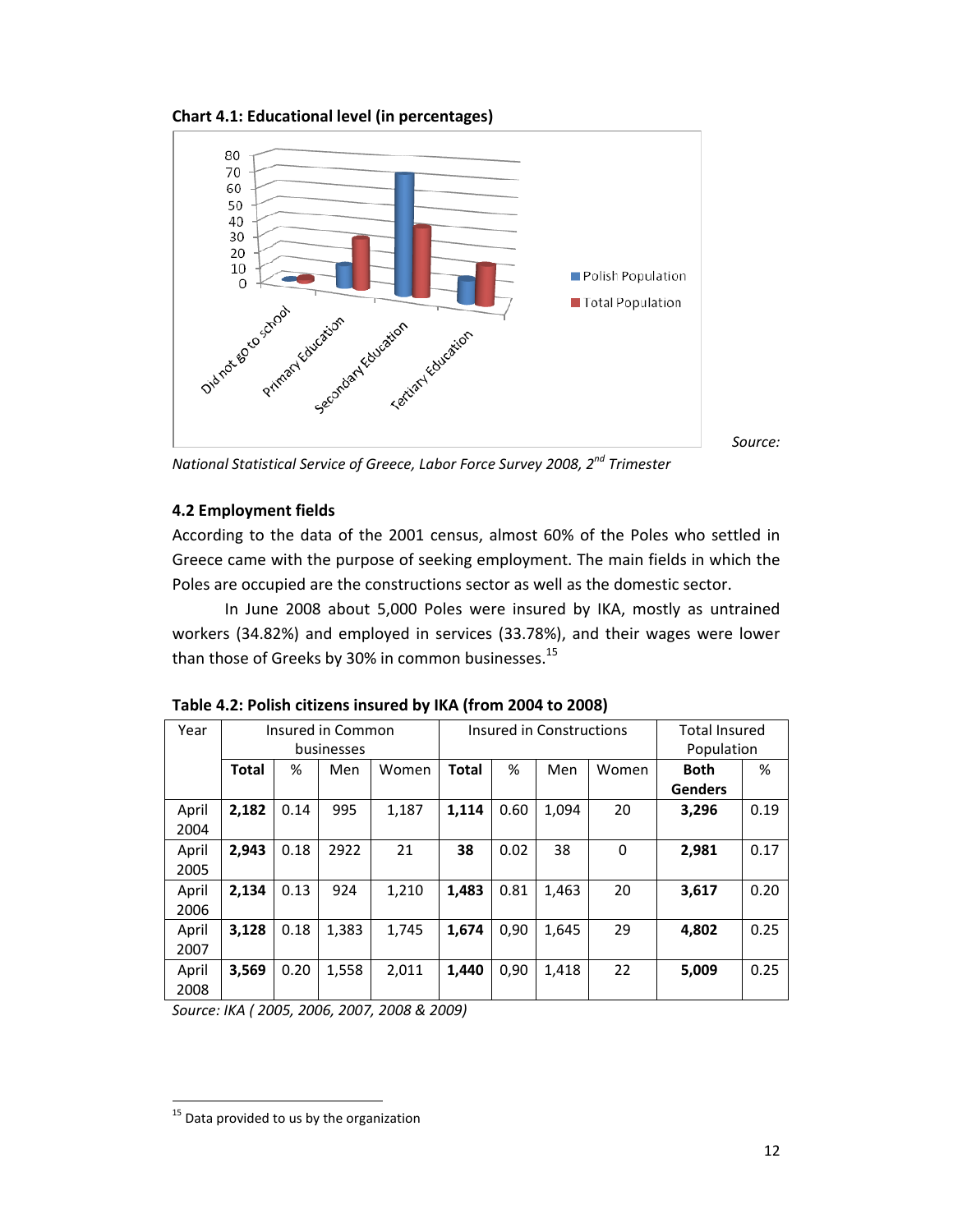#### **4.3 Entrepreneurship**

Even with just a glance at the data of the Commercial Chamber of Athens, one can conclude that the entrepreneurial activity of Poles in Greece is worth mentioning given that Poles account for only 1.16% of the country's foreign population and yet they are the owners of 3.8% of the businesses owned by foreigners in Athens.

Most of the businesses owned by Poles are directly related to the fields of employment where they are occupied most often; construction works and cleaning, but there is also a significant number of catering businesses such as restaurants, cafés and bars and naturally grocery shops that import and shell Polish products.

#### **5. The Polish community**

The Polish population in Greece is mostly concentrated in Attica. In Michail Voda Street, in the center of Athens, where the Catholic Church of Christ Savior (Χριστού Σωτήρος) is located, one could easily speak of a 'Little Poland', due to the fact that many Polish shops, restaurants as well as associations are located there. The basis for the community's functions for the Polish migrants was set by the Solidarity refugees during the 1980's and they were further developed by the undocumented migrants that followed. The Catholic Church of Christ Savior played a significant role from the earliest years of Polish migration to Greece by offering a meeting place for the Poles of Athens where they could exchange information on employment opportunities but also by offering other services such as day care for the Polish children (Romaniszyn, 1996). It also acted as a 'mediator' between the Polish community of Greece and the Polish state in situations as the request for an official, state funded Polish school in Athens (Interview 5).

According to Michal P. Garapich, migration industry can be described as "*a sector of service markets that uses human mobility, adaptation in the host country and sustaining transnational social field as their main resource*". Some of its characteristics are that it encourages further migratory, it increases the possibilities of socioeconomic integration into the host society by facilitating employment and finally its '*inclusive character*' that penetrates ethnic boundaries (Garapich, 2008: 5). There is a variety of services that can be considered as part of the migration industry including travel agencies, employment agencies, advisors etc. There are such businesses in the Greek market, some, such as travel agencies offering cheap trips to Poland, target specifically Polish migrants as their prospective clients, other, such as several so-called "lawyers" who are offering their services to immigrants who require assistance with bureaucratic procedures, or money transfer services such as Moneygram or Western Union, that do not target any specific nationality.

 With regards to seeking employment, interpersonal social networks play perhaps one of the most important parts in the Greek labor market (Baldwin‐ Edwards, 2006: 15). Judging by the interviews we have conducted, most Poles trust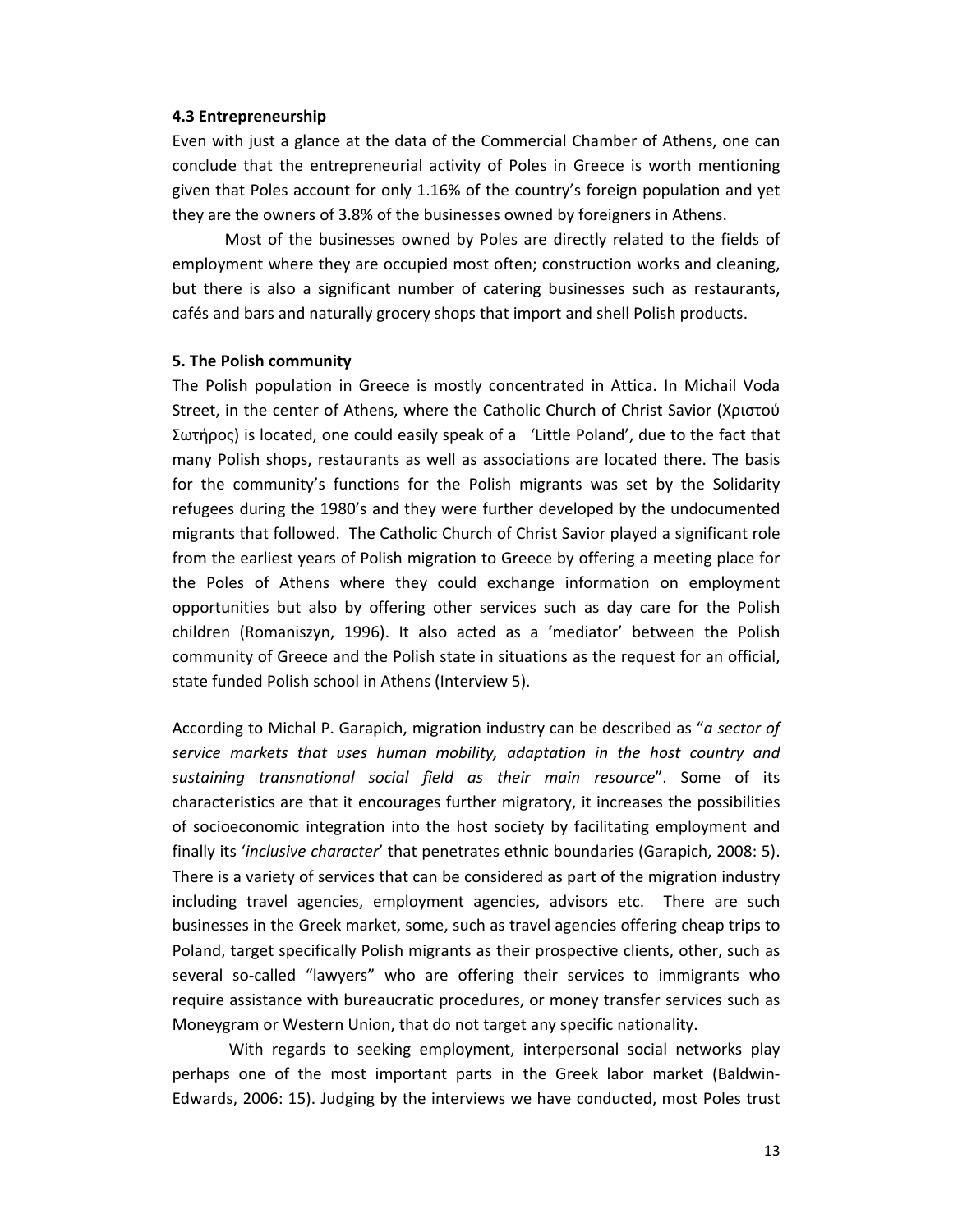informal social networks as well as family ties in order to find employment but also to seek the necessary support for their initial settlement to Greece. As one of our interview respondents very spontaneously answered:

"*If you don't have someone known it is not easy to find work. That is to say, if you don't have a friend to tell you 'A! I have someone who is looking' it isn't. To tell you, now that I am so many years here, if someone comes, I cannot imagine if he comes alone and does not have anyone and starts from zero, the steps that he* must make, I have no idea what to do the person. That is to say, if I think of it, I am *afraid already*" (Interview 7).

In most cases it is those family members or friends who insisted on them coming to Greece in the first place and therefore facilitated both their arrival and their settlement. Of course this doesn't mean that Poles do not also resort to privet job finding offices. Judging by the commercials of these offices in Polish newspapers and the fact that some of the websites of these offices are also translated in Polish<sup>16</sup> it is clear that these offices consider Poles their clients, or perspective clients. Some Polish organizations that operate on volunteer basis also have the ability and the opportunity to assist Poles in finding employment (Interview 6).

During our research on the Polish community we found evidence for the existence of about fifteen Polish organizations in Greece, but we have found it difficult to come to contact with representatives of most of them<sup>17</sup>, while in some cases, we did manage to contact members of these organization, bus as they explained to us themselves as well as their organizations are no longer active. Our impression is that the 'decay' of these Polish organization is owed on the one hand to the decrease of the Polish population and on the other hand on the decrease of problems faced by the remaining Polish population due to Poland's insertion to the European Union as well as their long-term presence in Greece.

The fist Polish newspaper that was published and circulated in Greece is KURIER ATENSKI, which started being published in 1988, by political refugees, with the collaboration of Greek journalists and syndicalists. Those political refugees had already been active by printing and circulating proclamations with the purpose of informing their compatriots, and other texts of that sort.

The situation of the Poles in Greece changed during the '90s; most of them were employed and they seemed to have formed a stable community that intended to stay in the country, if not for ever, at least for a long period of time. The Polish press of Greece adjusted to that change. In 1996 the newspaper's publisher at the

<sup>&</sup>lt;sup>16</sup> See for instance the websites of the Private Offices of Work Consultants ABC (http://www.abcergasia.com) and Ydrogeios (http://www.global-work.gr)<br><sup>17</sup> The phone numbers I found no longer corresponded to the specific associations.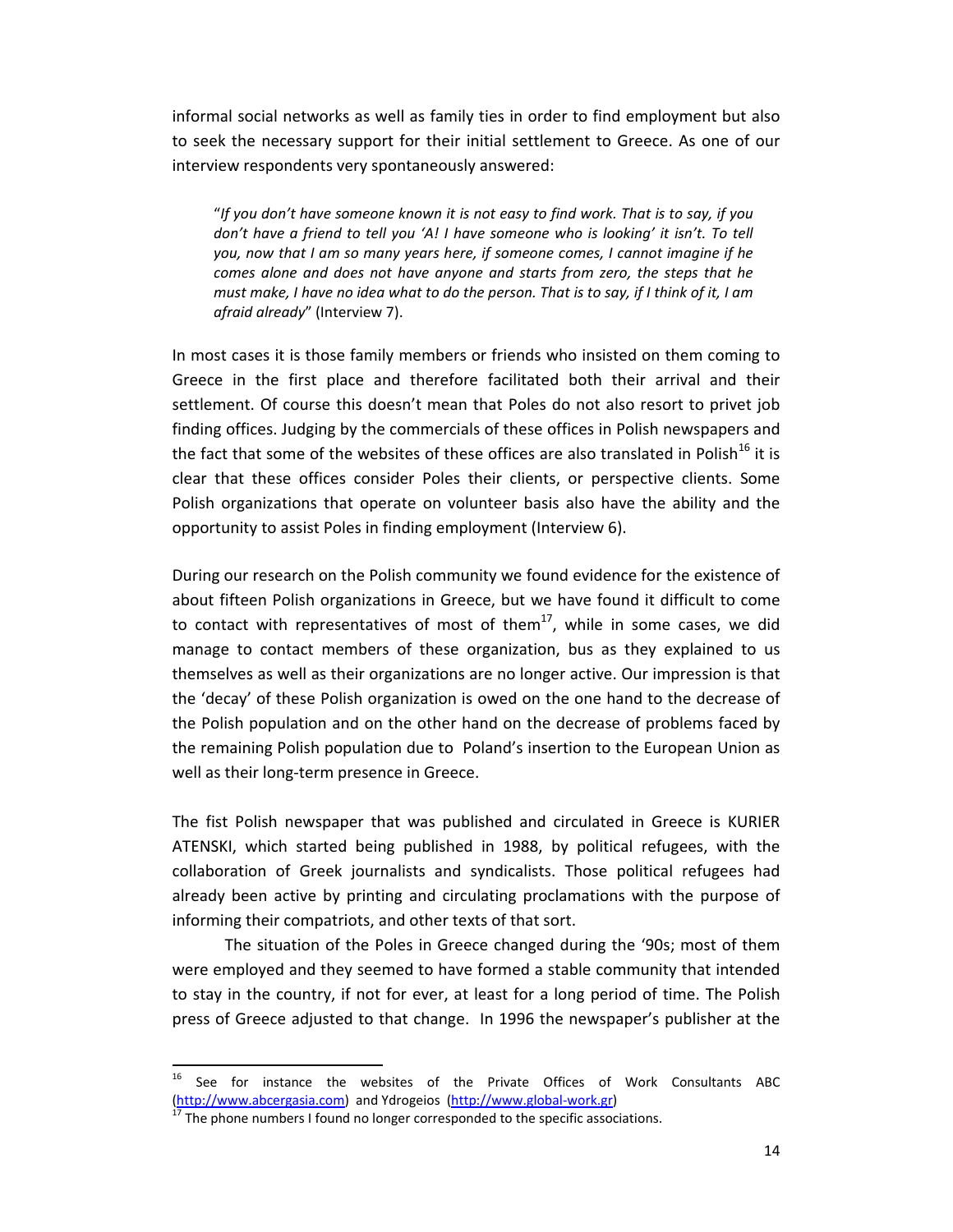time decided that it would be best if a Greek company was created in order to undertake the publication of the newspaper. Initially, the main themes covered by the newspaper were news from Poland and information on issues that concern immigrants, such as the regularization programs, but, in the course of time, the themes have started to change (Interview 4):

*"…The newspapers had, when they started, one big part of their pages devoted to news from their countries. E! this slowly‐ slowly becomes limited for two reasons: one, because their interest for there diminishes, it is now a general interest, and second, because most have some 'dish', get satellite television, so they have a, like this, fresh update, daily, from these countries. The second was all these subjects that had to do with the immigrants and that, they also, in their way have become limited. That is to say, now many of the subjects that were clearly about the legalization have been replaced with other suggestions that concern now a person who has permanent residence in Greece and plans his life in a depth of 20‐30 years…"*  (Interview 4)

Of course KURIER ATENSKI is not the only Polish newspaper that is printed and circulates in Greece; indicatively I mention the newspapers 'Koppieri', 'Informator Polonijny' and 'Polonia'.

The Ministry of Education of Poland decided to found the Polish school of Athens in 1997, following the repeated demands of students, parents and teachers and with the mediation of the Polish Church, because the preexistent privet Polish schools of Greece did not have the capacity to provide their students with a certificate accepted by the Polish authorities and consequently their students did not have access to the Polish post‐secondary education.

According to the website of the Embassy of the Polish Democracy in Athens<sup>18</sup>, there are also departments of the polish school in Thessalonica and in Fyra, the capital of Santorini.

The first building of the Polish school of Athens was located in Michail Voda street, but after a short period of time the school was transferred to another building in the city centre, specifically in Patision street, and finally after the earthquake of 1999, it was relocated in Cholargos. During the academic year 2007‐8, the school had more than a thousand students, about a half of which followed regularly the weekly program, while the other half studied in Greek schools and were taking courses of Polish history and language during the weekends. (Interview 5)

An important problem faced by the Polish school of Athens is that it is difficult to calculate, or even estimate, the number of students who are to be registered in the school during the following academic year; "*this year we had*

<sup>18</sup> http://www.athens.polemb.net/index.php?document=104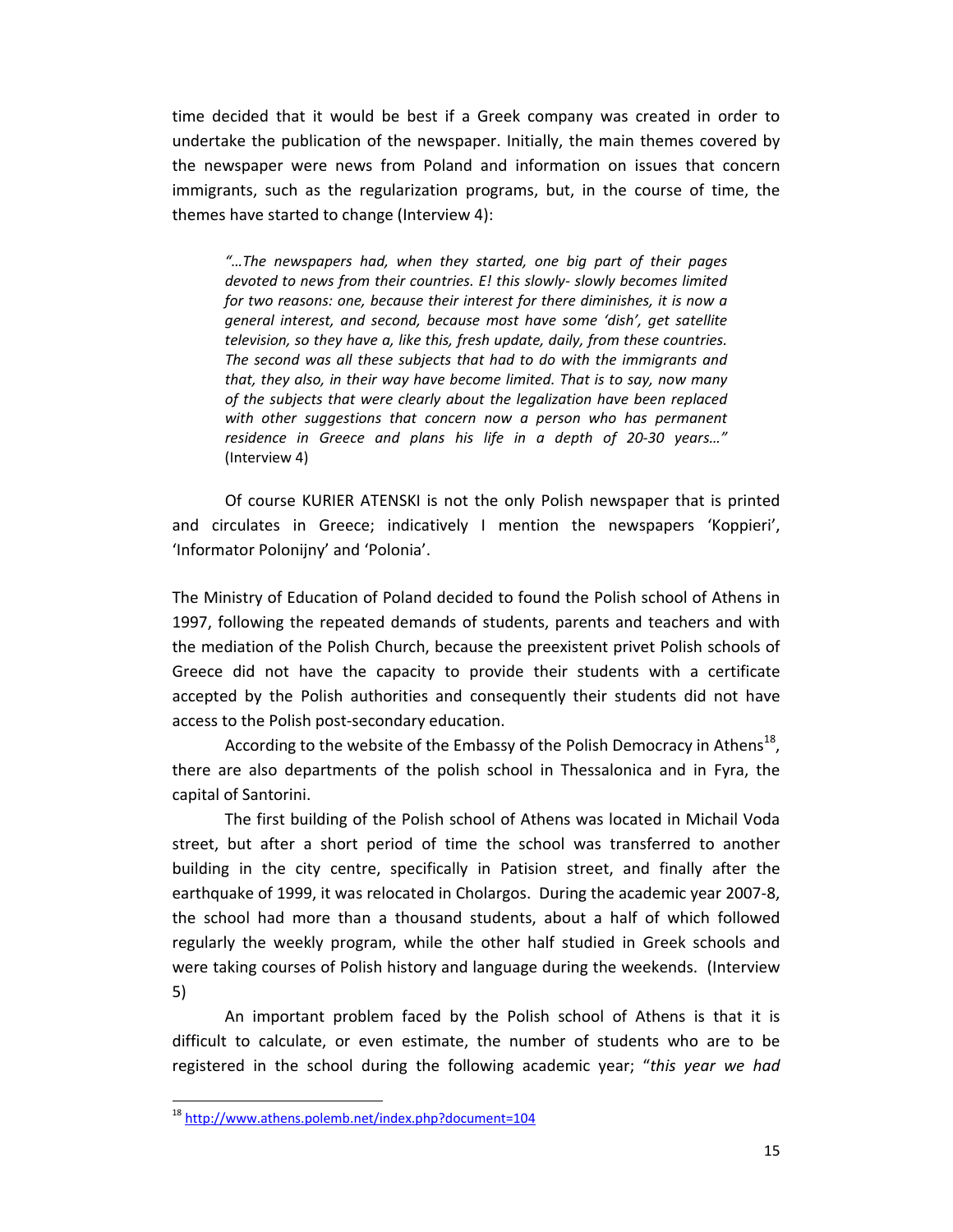*opened three classes first, the year before last year we had five classes all together, that is to say, those who come once per week and those who come every day, that is to say I consider that there are less children this year, but I have no certainty what will happen in September*" (Interview 5).

An additional problem is related to the Greek language courses, given that the level of knowledge of the Greek language varies within the student population and is related to the time they have spent in the country. In the last academic year the school decided to separate the children into different classes based on their level, and this system seems to have worked:

*'…we had recently amazing success, one student from the Fifth grade has taken the first award in the contest in order to write a fairytale, she wrote it the fairytale in Greek, ye, "Kids' Fun" had organized it, the magazine, tis contest and I am very proud that she had such success. […] Because in whole Greece, that is to say, to succeed first means the teachers are doing work'*  (Interview 5)

In addition, the Polish school organizes and participates in many extracurricular activities. To be more specific, I visited the school during the 'week of the Polish language' which included a wide range of activities, from spelling contests to theatrical performances based on books read by the children, the climax was a festival called 'The Round of the World' which included songs in different languages (Polish, Greek, English and Russian). The events in which the Polish school participates along with other schools appear to be frequent, as well. These activities seem to have brought the school very close to the other schools of the area, while, at the same time, giving the opportunity to its pupils to come to contact with children of the same age that study in other schools. As the director of the school points out the Polish school of Athens is now considered by the teachers and students of the area of Cholargos not as a foreign school but as another school of the area:

*"…as I spoke with the teachers, and last year and this year, that they are used to us in Cholargos, that there is the Polish school, is the one subject and the other subject is that they have us between them as a school of Chorargos, it is not the, the foreigners, it is one school of the other…"* (Interview 5)

#### **6. Poland's insertion in the European Union**

For the Poles who live in Greece, Poland's insertion to the European Union is considered to be very important, mostly for practical reasons as it put an end to the complicated procedures of issuing residence and work permits and of course the corresponding financial cost but also to fear of the police and the 'threat' of apprehension, as you can see in the following interview extracts: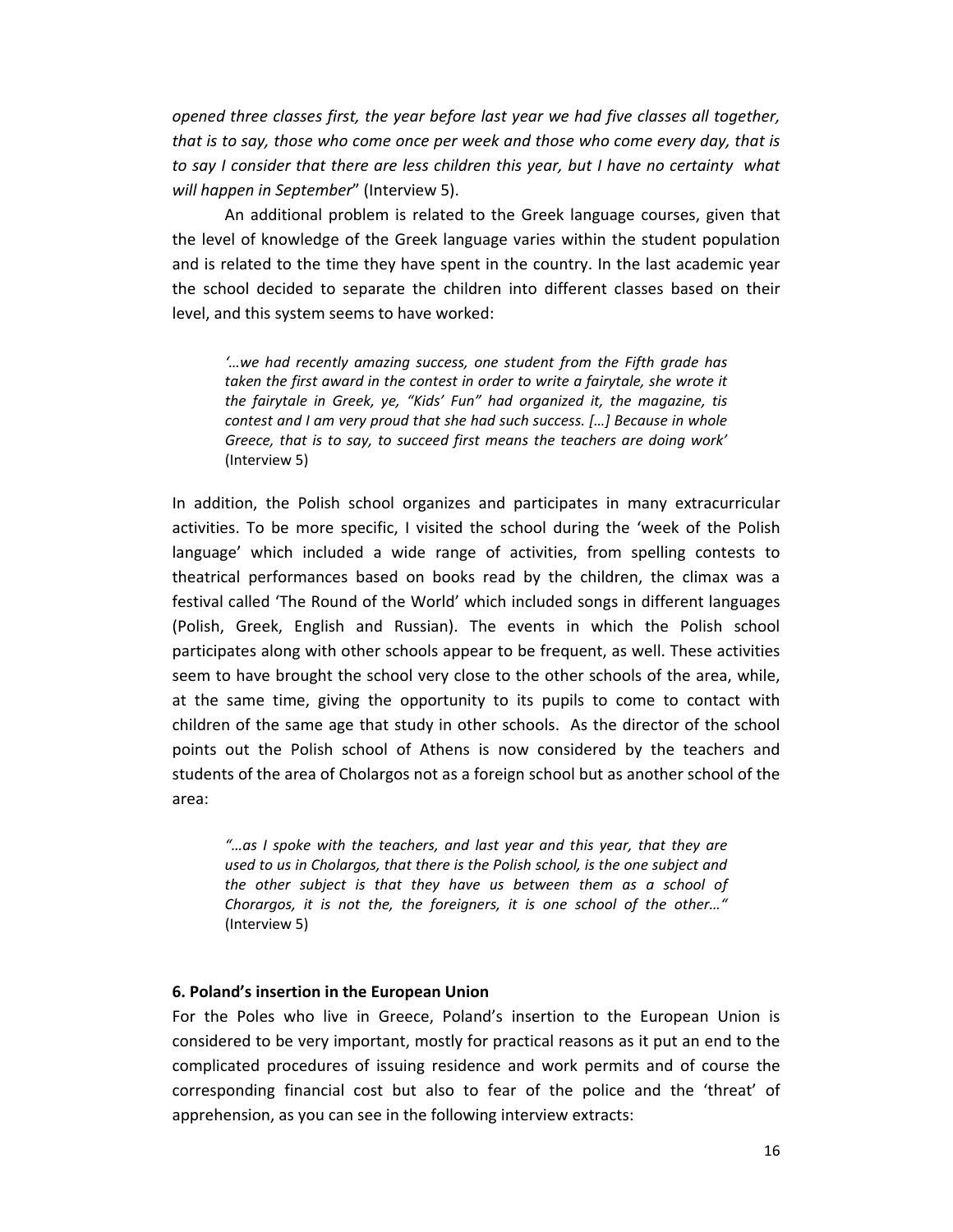'*yes, of course, because, it was in the beginning very difficult to obtain the stay permit, teaching permit as teachers, and the children had various problems, now all right, we calmed down from the point of view that there is not that stress that every moment he has to have the papers with him and he is stressed if they will send them away from the country or not. This is another, another subject and this. I think very beautifully that it was surpassed.'* (Interview 5)

'Of course, with the papers! It was chaos with the papers. Every year, so many papers, and much money to have a residence permit which functioned three months […] We were afraid in the streets not to get caught by the police officers and now it changed […] It was *back then, it was very much difficult. Very, very much difficult, now all right, things changed. Fortunately we are in the European Union. It has changed 100%, for the Poles. You can open a business, you can do a thousand things.*' (Interview 6)

Nevertheless, Poland's insertion to the European Union did not have a substantial impact on the Poles' employment status as it can be seen by the statistics of IKA as well as the Poles' registrations with the Greek authorities. Given that in April 2008 only 8,000 Poles were registered with the authorities we can assume that a significant number continues to work in the unofficial economy.

As European citizens, Poles who reside in Greece can now vote in the European Election as well as the municipal elections, however, their participation seems to be particularly law. Less than 450 Poles have registered to vote in Greece for the forthcoming European Elections (June 2009) according to data provided by the Ministry of Interior<sup>19</sup>. This might be related to a similar behavior of the Poles who remain in Poland; only 13% were planning to vote in the European Parliament elections according to the Eurobarometer<sup>20</sup>, while their voting rates in the Polish Parliament and Presidential elections are also relatively low (Pszczolkowska, 2009).

#### **7. Poles in Greece and the host society**

*'....always you will feel in a foreign country a person of a second category, always. It is natural. It is natural. But of course us, I think, of the immigrants we are more organized and we are "good immigrants" in Greece.'* (Interview 6)

The above statement summarizes in the best possible way the relation between the Poles and the Greek society. As Koula Kasimati (2003) points out, negative stereotypes have been created in the Greek society for immigrants in general, but also for immigrants coming from specific countries, such as Albania, for instance.

<sup>19</sup> The data are available from http://diavatirio.net/diavat/news.php?extend.4075 <sup>20</sup> That is the lowest in the EU and the average is 34%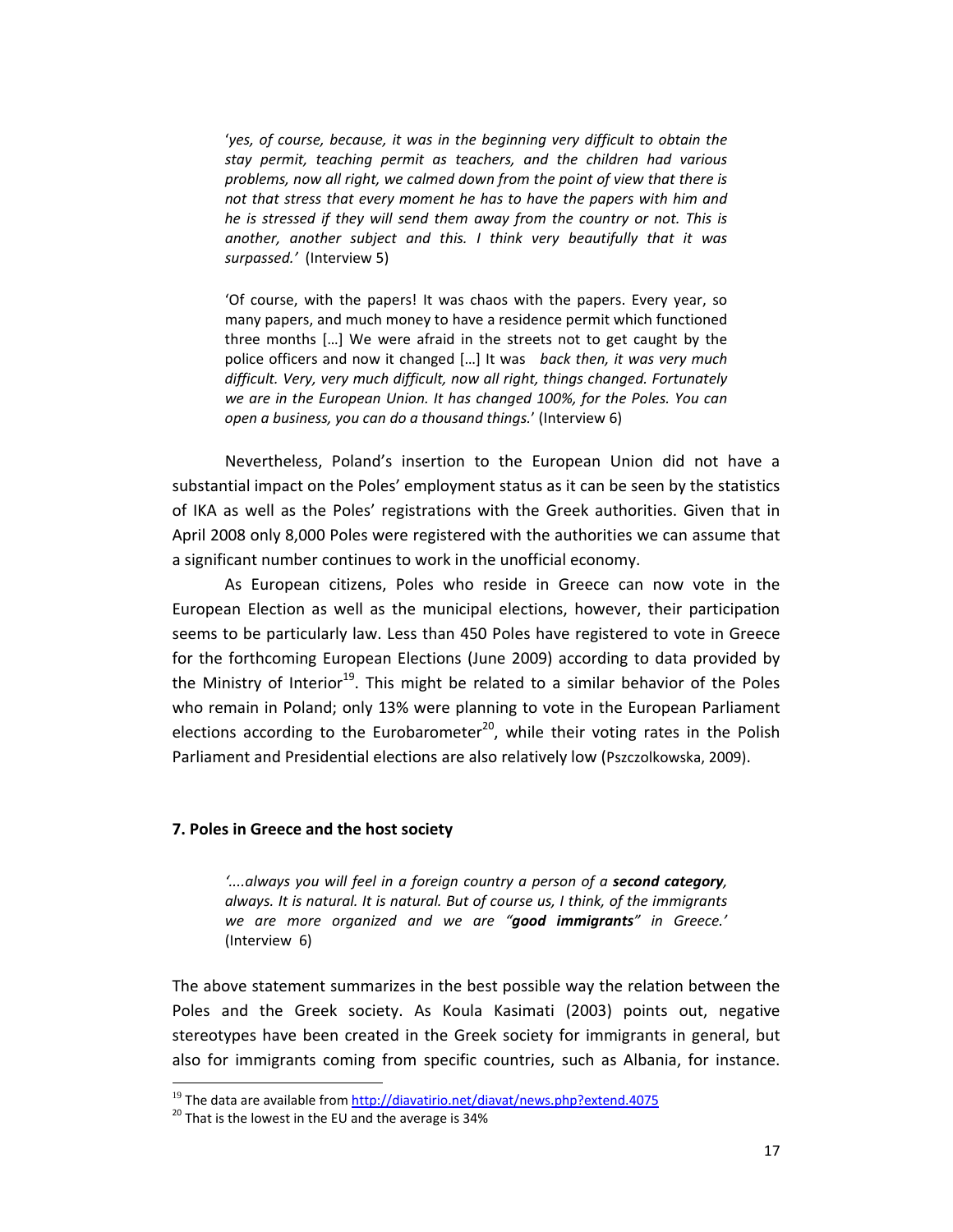Polish immigrants do feel that, as foreigners, they are subject to discriminatory behavior by the Greek society in general, as well as during their contact with the police and the civil services, but at the same time they feel that the Greek society has a much more positive image of them, in relation to other immigrant groups, which is reflected in a more positive behavior towards them. One of the reasons that could account for the positive image of Poles in the Greek society is the fact that there hasn't been any (alleged) association of them with criminal activities displayed by the Greek media, as it happened for other immigrant groups such as Albanians or Romanians. Another factor that most likely played a positive part is the fact that Polish immigrants kept higher standards with regards to housing and clothing, due to higher wages and lower remittances, in comparison to other immigrant groups (Lazaridis & Romaniszyn, 1998: 6).

#### **7. Conclusion**

The majority of Poles came to Greece seeking employment. The main fields in which the Poles are occupied are the constructions sector as well as the domestic sector. However, the motivation for migrating for the Polish economic migrants was more related to the desire for improving their living and working conditions and experiencing something different and new and less to actual poverty. Despite the fact that employment of women in privet households is quite widespread in Greece, Polish migration to Greece does not appear to be 'gendered'. On the contrary, Polish migration to Greece could better be characterized as family migration.

Poles mostly seek employment through informal social networks based on kinship and family ties but do turn to migration industry for other services. The number of Polish organization that have been active in Athens is relatively large but many of them are no longer active possibly due to the decrease of the Polish population and of course to the decrease of problems faced by the remaining Polish population as a result of Poland's insertion to the European Union as well as their long‐term presence in Greece

In view of their relation to the host society, Polish immigrants do feel that they are subject to discriminatory behavior but at the same time they feel that the Greek society has a much more positive image of them, in relation to other immigrant groups, which is reflected in a more positive behavior towards them.

Migration from Poland to Greece can be separated into five phases based on factors linked to the circumstances in Poland and their impact on the migratory flows from Poland as well as Greece's migratory policies. The first phase starts with the imposition of martial law in Poland, in 1981 when many Poles resorted to Greece, ether in order to seek asylum, or to request on interview in the United States embassy, in Athens, so as to apply for a visa. The initial political refugees were followed by people who were not politically active but were tempted by the prospects of better financial opportunities and in that aspect they set the path for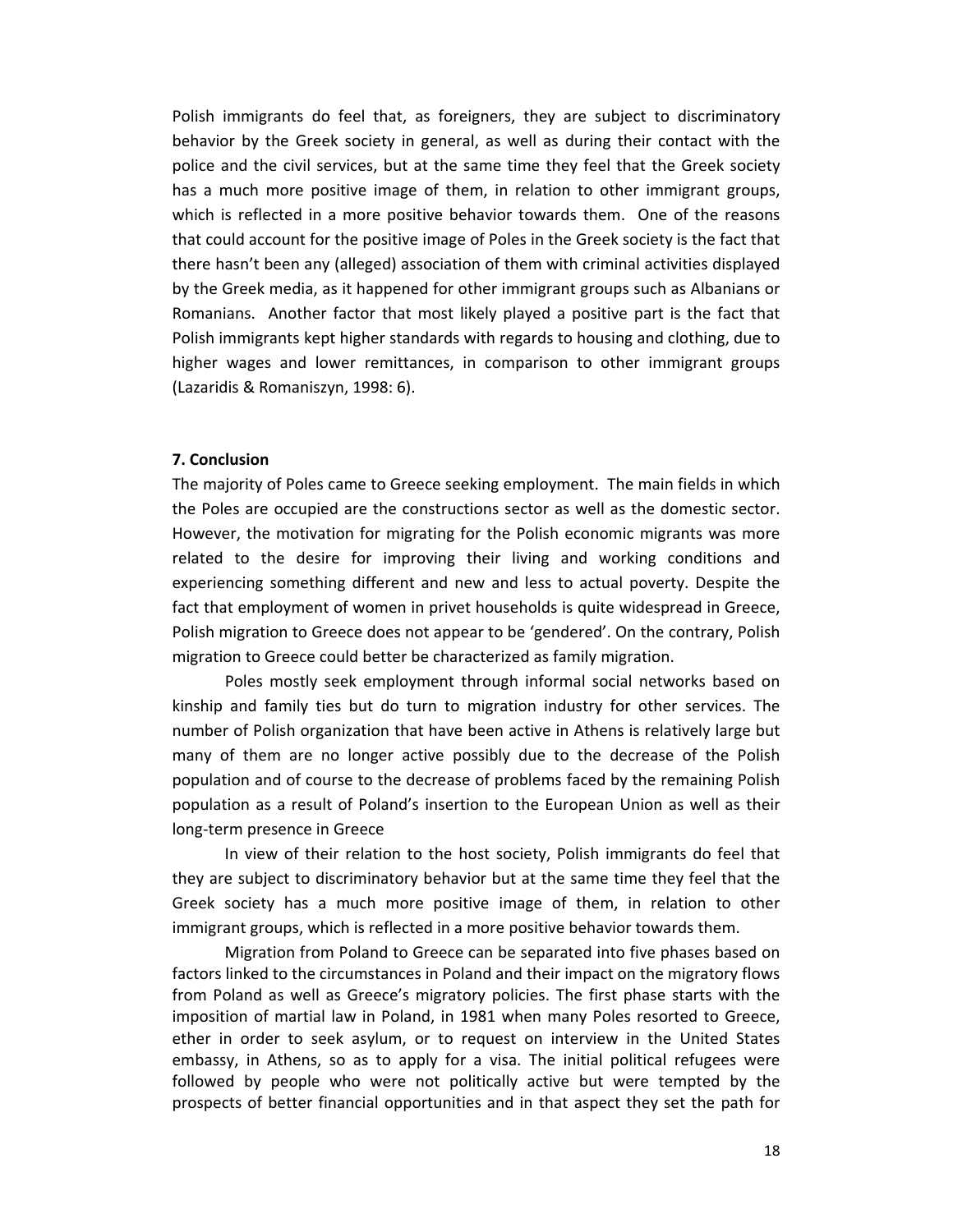migration from Poland to Greece. The second phase begins with the collapse of the Communist regime in Poland, after which the Polish citizens were free to exit their country. The beginning of this period almost coincided to the first Greek migratory law that was voted in 1991 and is known for its harshness given that in focused mostly to stricter control both in the borders and within the country, while making legal entrance and settlement of foreigners with the purpose of working in Greece nearly impossible. For Greece, this period is characterized by irregular migration, simply due to the fact that legal labor migration was not an option; there was no legal framework to sustain it. The third phase was defined by the fact that since 1995 Polish citizens no longer needed a visa in order to stay in Greece for a period up to three months. The fourth phase is connected to the regularization programs which, from 1998, when the first one took place, and onwards certainly improved the conditions for the Polish immigrants in Greece, as for any other ethnic group. The last phase, from 2004 until today, is marked by Poland's insertion to the European Union.

For the Poles who live in Greece, Poland's insertion to the European Union is considered to be very important, mostly for practical reasons as it put an end to the complicated procedures of issuing residence and work permits and of course the corresponding financial cost but also to fear of the police and the 'threat' of apprehension. However, Poland's accession to the EU does not appear to have changed significantly the Poles' labor market position; their wages continue to be lower than the Greeks' and many of them continue to work in the informal economy.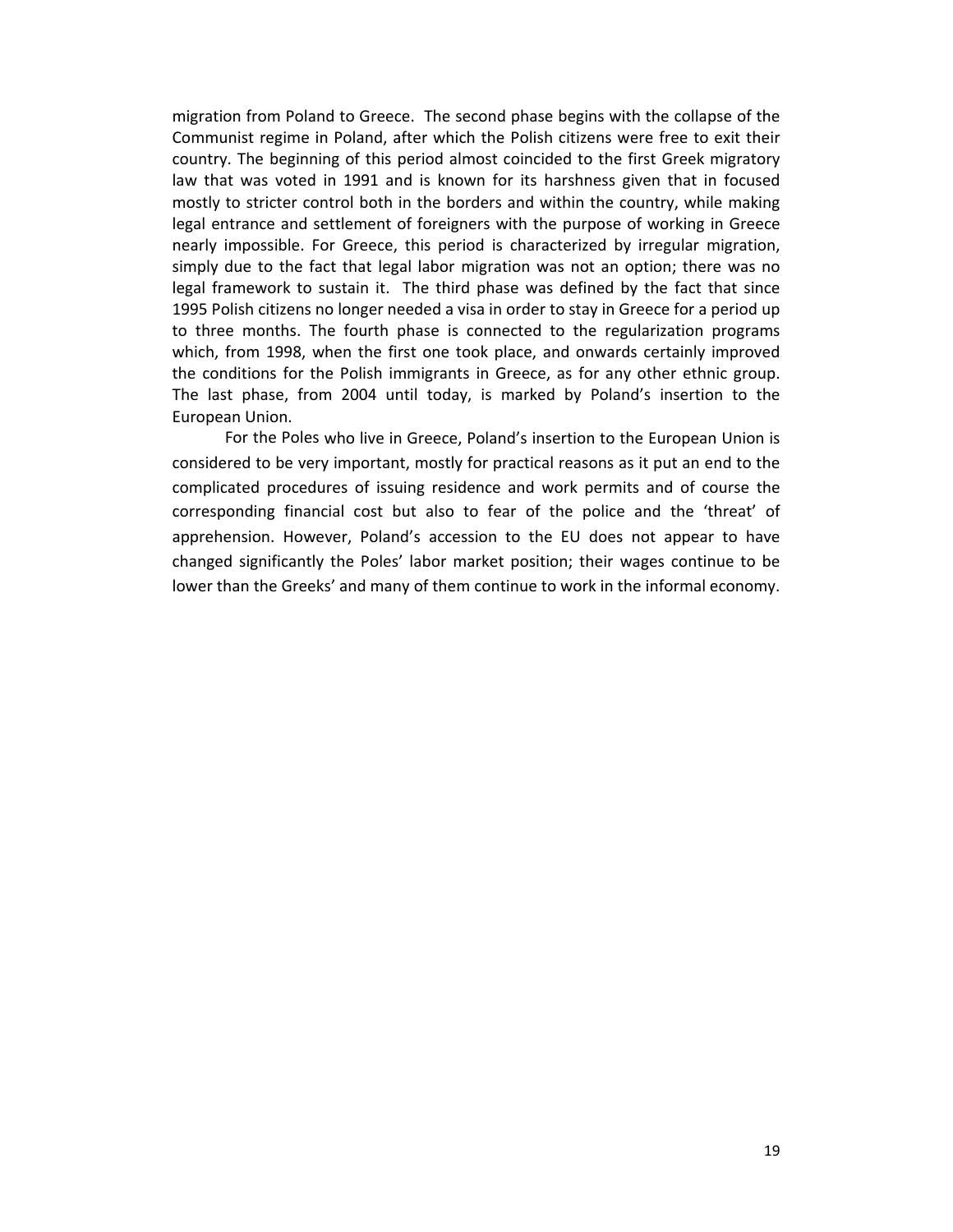## **Bibliography:**

**Baldwin‐Edwards M.** (2006). "Implementing the EU anti‐discrimination directives in Greece: Between marketization and social exclusion", MMO Working Paper No. 8, Jan. 2006

**Castles, S. & Miller, M.J.** (2003), "The Age of Migration", Palgrave Macmillan

- **Cyrus, N.** (2006). 'Polish Emigration: Permanent and Temporary Patterns', in Triandafyllidou, A. (ed.) 'Contemporary Polish Migration in Europe; Complex Patterns of Movement and Settlement', The Edwin Mellen Press, 2006.
- **Employment Institute** (Ινστιτούτο Εργασίας) ΓΣΕΕ/ΑΔΕΔΥ (2008), 'Η ελληνική οικονομία και η απασχόληση' (The Greek economy and employment) Yearly Report 2008, available from:

http://www.inegsee.gr/ekthesi2008/ekthesi2008.htm (last visited on: 7/10/2008)

- **Garapich M.** (2008). "Migration industry and civil society. Polish immigrants in the United Kingdom before and after the EU enlargement", Journal of Ethnic and Migration Studies, Vol. 34, Issue 5, pp. 735 – 752.
- **Iglicka, K.** (2005). 'EU Membership Highlights Poland's Migration Challenges', Migration Information Source, April 2005, available from: http://www.migrationinformation.org/feature/print.cfm?ID=302 (last visited on 2/10/2008)
- **IKA**/ General Direction of Financial and Technical Services, Direction of Actuarial Studies and Statistics (2005). Monthly Employment Data IKA‐ETAM, April 2004, available from: http://www.ika.gr/gr/infopages/stats/stat\_report.cfm (last visited on 10/6/2009)
- **IKA**/ General Direction of Financial and Technical Services, Direction of Actuarial Studies and Statistics (2006). Monthly Employment Data IKA‐ETAM, April 2005 available from: http://www.ika.gr/gr/infopages/stats/stat\_report.cfm (last visited on 10/6/2009)
- **IKA**/ General Direction of Financial and Technical Services, Direction of Actuarial Studies and Statistics (2007). Monthly Employment Data IKA‐ETAM, April 2006, available from: http://www.ika.gr/gr/infopages/stats/stat\_report.cfm (last visited on 10/6/2009)
- **IKA**/ General Direction of Financial and Technical Services, Direction of Actuarial Studies and Statistics (2008). Monthly Employment Data IKA‐ETAM, April 2007, available from: http://www.ika.gr/gr/infopages/stats/stat\_report.cfm (last visited on 10/6/2009)
- **IKA**/ General Direction of Financial and Technical Services, Direction of Actuarial Studies and Statistics (2009). Monthly Employment Data IKA‐ETAM, April 2008, available from: http://www.ika.gr/gr/infopages/stats/stat\_report.cfm (last visited on 10/6/2009)
- **Kasimati, K.** (2003). 'Γυναικεία μετανάστευση από Αλβανία και Πολωνία' (Female migration from Albania and Poland), in Kasimati, K. (ed.) 'Πολιτικές μετανάστευσης και στρατηγικές ένταξης. Η περίπτωση των Αλβανών και Πολωνών μεταναστών' (Policies of migration and strategies of integration. The case of Albanian and Polish immigrants), Gutenberg, Athens, 2003.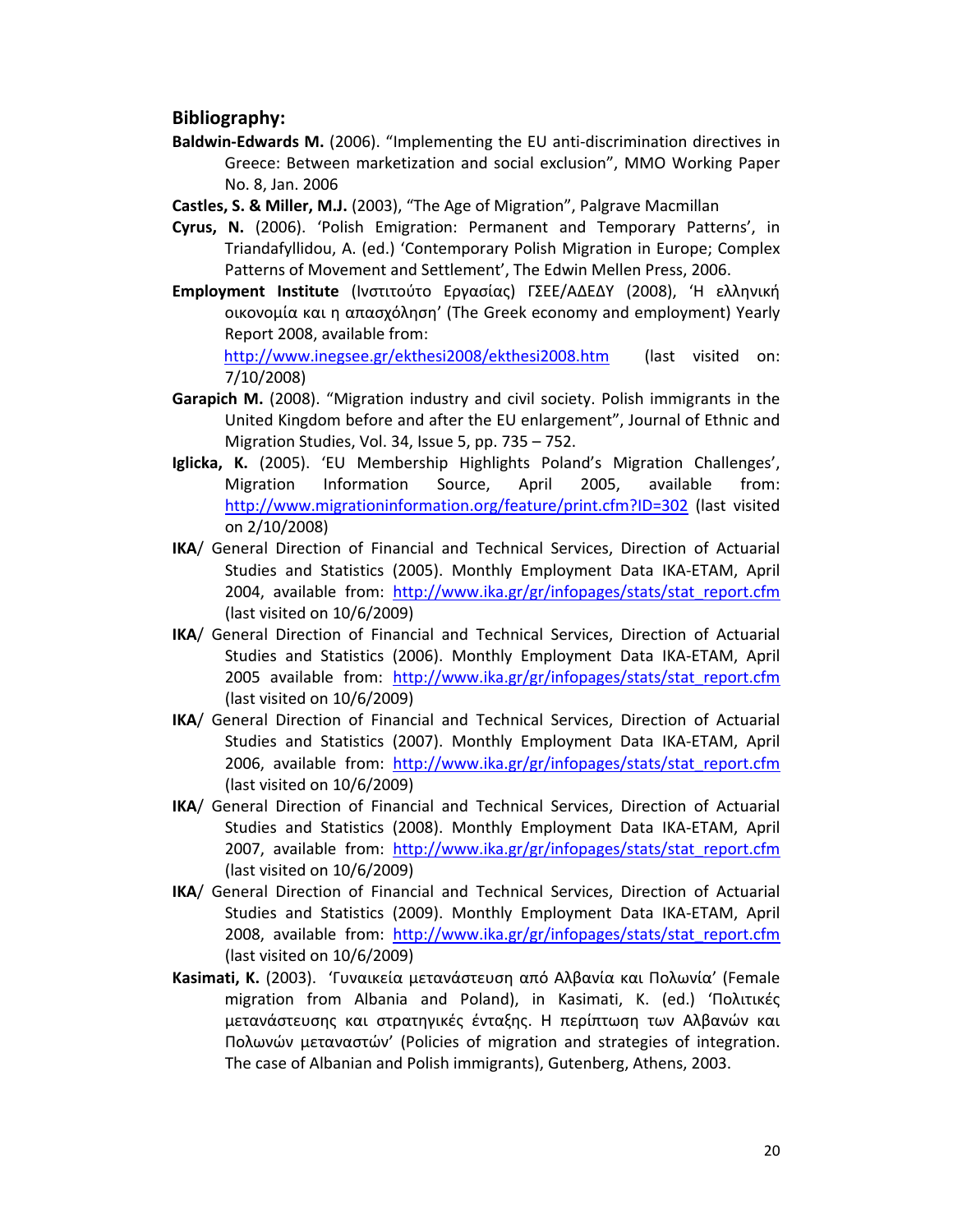- **KETHI** (2007). 'Η Γυναικεία Μετανάστευση στην Ελλάδα: Τα Ευρήματα της Πανελλήνιας Έρευνας του ΚΕΘΙ' (The female Migration in Greece: The Findings of the Pan‐Hellenic Research of KETHI) , Athens, June 2007
- **Lazaridis, G. & Romaniszyn, K.** (1998). 'Albanian and Polish undocumented workers in Greece: a comparative analysis', Journal of European Social Policy, 8, 1, 5‐ 22
- **Nørgaard, O. & Sampson, S.** (1984). 'Poland's crisis and East European Socialism', Theory and Society, Vol 13 (1984):773‐801
- **Psimmenos, I. & Kassimati, K.** (2006), 'Polish immigrants in Greece', in Triandafyllidou, A. (ed.) 'Contemporary Polish Migration in Europe; Complex Patterns of Movement and Settlement', The Edwin Mellen Press, 2006.
- **Psimmenos, I.** (2003). 'Ερμηνείες μετανάστευσης, προσδοκίες και ταυτότητες των Αλβανών και Πολωνών μεταναστών' (Interpretations of migration, expectations and identities of Albanian and Polish immigrants), in Kasimati, K. (ed.) 'Πολιτικές μετανάστευσης και στρατηγικές ένταξης. Η περίπτωση των Αλβανών και Πολωνών μεταναστών' (Policies of migration and strategies of integration. The case of Albanian and Polish immigrants), Gutenberg, Athens, 2003.
- **Pszczolkowska, D.** (2009). 'Why Poles hate voting in European Parliament elections', http://blogs.euobserver.com/pszczolkowska/2009/04/14/why‐poles‐hate‐ voting‐in‐european‐parliament‐elections/ (last visited on 10/6/2009)
- **Romaniszyn, K.** (1996). 'The invisible community: undocumented Polish workers in Athens', New Community 22 (2): 321‐333, April 1996
- **Romaniszyn, K.** (1999). 'The Presence of the Polish Undocumented in Greece in the Perspective of European Unification' in Anthias, F. & Lazaridis, G. (Eds) 'Into the Margins: Migration and Exclusion in Southern Europe', Ashgate, 1999
- **Triandafyllidou, A. & Gropas, R.**, (2006). 'Immigration to Greece: The case of Poles', Hellenic Foundation for European & Foreign Policy (ELIAMEP), July 2006, available from:

http://www.eliamep.gr/eliamep/files/MIGSYS\_Greece\_Poles\_19\_July\_06893 8.pdf (last visited on 7/10/2008)

**Triandafyllidou, A.** (2006). 'Poles in Europe: Migration in the New Europe', σε Triandafyllidou, A. (ed.) 'Contemporary Polish Migration in Europe; Complex Patterns of Movement and Settlement', The Edwin Mellen Press, 2006.

## **Websites:**

- **ABC (Private Office of Work Consultants):** http://www.abcergasia.com (last visited on 1/11/2008)
- **Diavatirio (Internet Magazine for Migrants – Greek‐Albanian Union of Friendship Socrates):** http://diavatirio.net (last visited on 3/5/2009)
- **Ydrogeios (Private Office of Work Consultants):** http://www.global‐work.gr (last visited on 1/11/2008)
- **Migration Policy Institute:**  http://www.migrationinformation.org (last visited on 2/10/2008)
- **Embassy of the Polish Democracy in Athens:** http://www.athens.polemb.net (last visited on 1/11/2008)